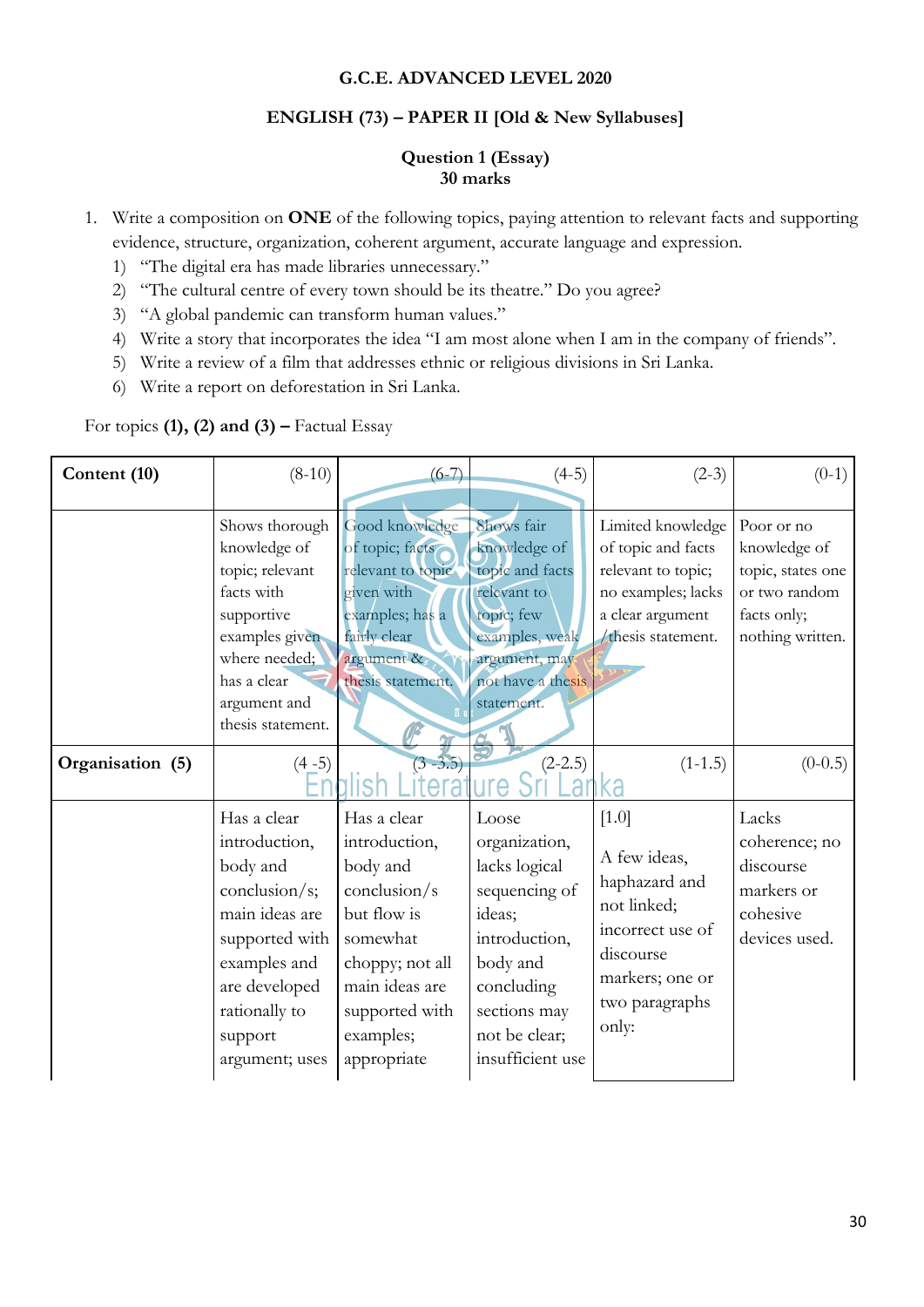|                            |                                                                                                                                                               |                                                                                                                                    |                                                                                                                                | usage of style<br>and diction<br>present but basic<br>coherence is<br>achieved                                                                                                        |                                                                                    |
|----------------------------|---------------------------------------------------------------------------------------------------------------------------------------------------------------|------------------------------------------------------------------------------------------------------------------------------------|--------------------------------------------------------------------------------------------------------------------------------|---------------------------------------------------------------------------------------------------------------------------------------------------------------------------------------|------------------------------------------------------------------------------------|
|                            | Sophisticated<br>range of<br>vocabulary; $\square$<br>effective<br>choice of<br>words and<br>idioms, uses<br>appropriate<br>register; shows<br>obvious flair. | Good range of<br>vocabulary, uses of vocabulary;<br>appropriate tone.<br>and register                                              | Average range<br>may not use<br>the correct<br>register<br>throughout;<br>little or no<br>idiomatic use.                       | $[1]$<br>Very limited<br>vocabulary with<br>obvious<br>examples of<br>incorrect usage.<br>$[1.5]$<br>Vocabulary is<br>inadequate to the<br>task; incorrect                            | Nothing<br>written; or<br>language and<br>expression are<br>incomprehen-<br>sible. |
| Style & diction (5)        | $(4-5)$                                                                                                                                                       | $(3 - 3.5)$                                                                                                                        | $(2-2.5)$                                                                                                                      | $(1-1.5)$                                                                                                                                                                             | $(0-0.5)$                                                                          |
|                            | Uses complex<br>sentences and<br>subject-verb<br>agreement<br>accurately; no<br>spelling or<br>punctuation<br>errors.                                         | Not many<br>grammatical<br>errors but uses<br>simple sentence<br>constructions; a<br>few errors in<br>spelling and<br>punctuation. | Obvious errors<br>in grammar<br>and spelling;<br>lacks control<br>over even<br>simple<br>sentence<br>structures and<br>tenses. | Many grammar;<br>spelling and<br>punctuation<br>errors which<br>often impede<br>comprehension.                                                                                        | Nothing<br>written, or has<br>grammatical<br>errors in every<br>sentence           |
| Grammar &<br>Spelling (10) | appropriate<br>cohesive<br>devices to<br>ensure smooth<br>flow.<br>$(8-10)$                                                                                   | discourse<br>markers and<br>linking devices<br>are used<br>between<br>paragraphs.<br>$(6-7)$                                       | of discourse<br>markers<br>between &<br>within<br>paragraphs.<br>$(4-5)$                                                       | $[1.5]$<br>A few ideas,<br>loosely<br>organized; essay<br>may be lengthy<br>but inadequate<br>paragraph<br>structuring and<br>insufficient use<br>of discourse<br>markers.<br>$(2-3)$ | $(0-1)$                                                                            |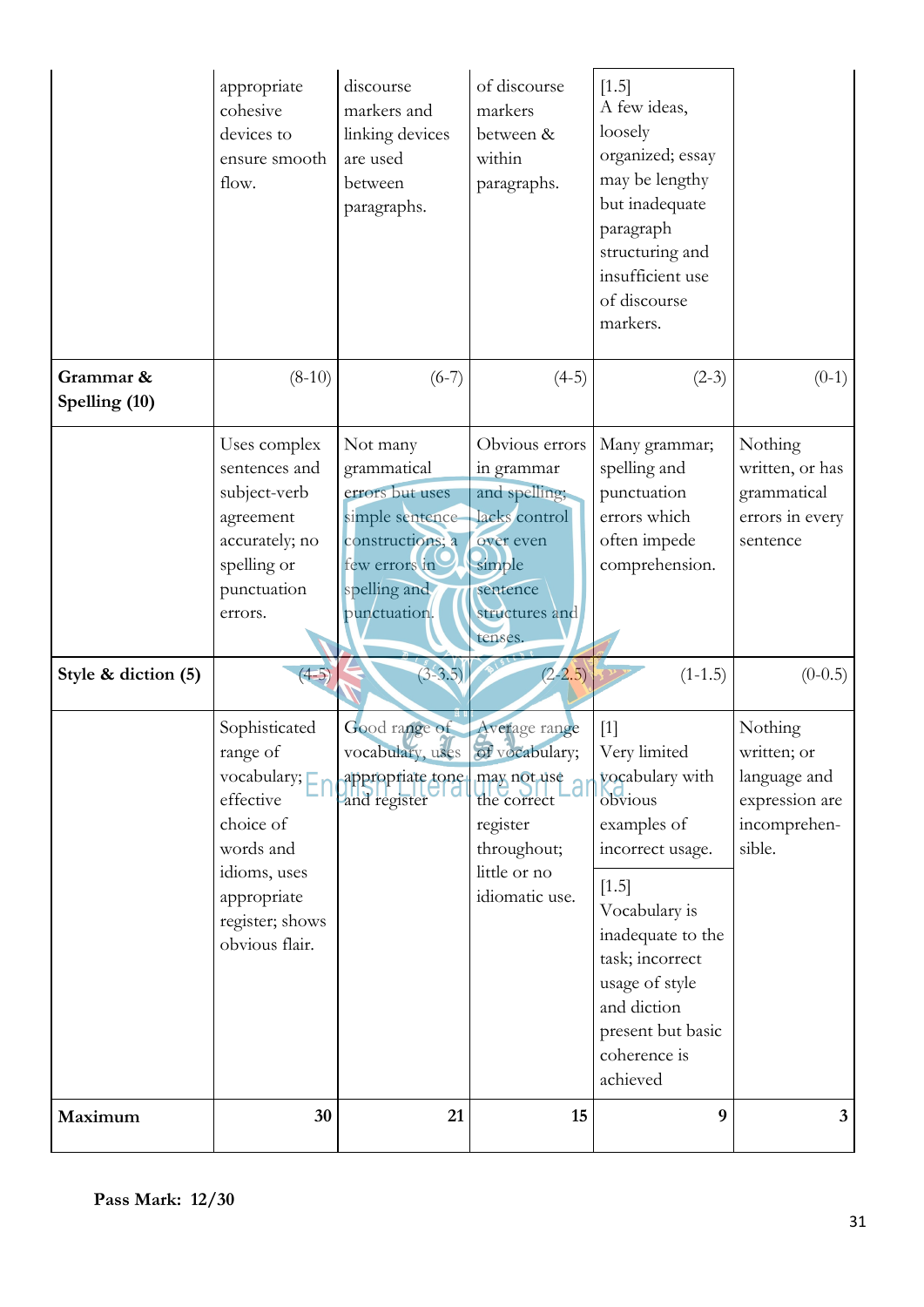## **For topic (4) – Creative Composition**

| Content (10)               | $(8-10)$                                                                                                                                                                                                     | $(6-7)$                                                                                                                                                                         | $(4-5)$                                                                                                                                                                             | $(2-3)$                                                                                                                                                                                          | $(0-1)$                                                                                       |
|----------------------------|--------------------------------------------------------------------------------------------------------------------------------------------------------------------------------------------------------------|---------------------------------------------------------------------------------------------------------------------------------------------------------------------------------|-------------------------------------------------------------------------------------------------------------------------------------------------------------------------------------|--------------------------------------------------------------------------------------------------------------------------------------------------------------------------------------------------|-----------------------------------------------------------------------------------------------|
|                            | A composition that<br>uses the given idea in<br>an effective,<br>appropriate and<br>significant manner                                                                                                       | A composition that<br>uses the given idea in<br>an appropriate and<br>significant manner to<br>some extent, but<br>does not capture or<br>exploit its full<br>potential.        | A composition that<br>uses the given idea<br>tangentially, and<br>shows only limited<br>ability to write<br>imaginatively.                                                          | A composition<br>that is not related<br>to the given idea<br>in any perceivable<br>way.                                                                                                          | Nothing written;<br>or irrelevant<br>content only.                                            |
| Organisation (5)           | $(4-5)$                                                                                                                                                                                                      | $(3 - 3.5)$                                                                                                                                                                     | $(2-2.5)$                                                                                                                                                                           | $(1-1.5)$                                                                                                                                                                                        | $(0-0.5)$                                                                                     |
|                            | Composition has a<br>clear flow and<br>coherence, with<br>appropriate cohesive<br>devices to ensure a<br>smooth transition<br>among elements of<br>the plot.                                                 | Flow is somewhat<br>choppy; some ideas<br>are not adequately<br>linked by use of<br>appropriate discourse<br>markers                                                            | Lacks logical or<br>creative sequencing<br>of ideas;<br>insufficient use of<br>discourse markers<br>between and<br>within paragraphs                                                | A few ideas,<br>haphazard and<br>not linked; one or<br>two paragraphs<br>only, insufficient<br>to show clear<br>flow/sequencing                                                                  | Nothing written,<br>or lacks<br>coherence                                                     |
| Grammar &<br>Spelling (10) | $(8-10)$                                                                                                                                                                                                     | $(6 - 7)$                                                                                                                                                                       | $(4-5)$                                                                                                                                                                             | $(2-3)$                                                                                                                                                                                          | $(0-1)$                                                                                       |
|                            | Uses complex<br>sentences with<br>accurate subject-verb<br>agreement; virtually<br>no spelling or<br>punctuation errors.                                                                                     | Not many<br>grammatical errors<br>but uses simple<br>sentence<br>constructions; a few<br>errors in spelling and<br>punctuation.                                                 | Obvious errors in<br>grammar and<br>spelling; lacks<br>control over even<br>simple sentence<br>structures and<br>tenses.                                                            | Many grammar,<br>spelling and<br>punctuation<br>errors which<br>often impede<br>comprehension                                                                                                    | Nothing written,<br>or unintelligible<br>due to<br>grammatical<br>errors in every<br>sentence |
| Style & diction (5)        | $(4-5)$                                                                                                                                                                                                      | $(3-3.5)$                                                                                                                                                                       | $(2-2.5)$                                                                                                                                                                           | $(1-1.5)$                                                                                                                                                                                        | $(0-0.5)$                                                                                     |
|                            | Sophisticated range<br>of vocabulary and<br>idiomatic usage,<br>showing ability to<br>use language to<br>express emotion;<br>uses appropriate<br>tone and register and<br>shows obvious flair<br>in writing. | Good range of<br>vocabulary, uses<br>appropriate tone and<br>register, but maybe<br>slightly hyperbolic or<br>exaggerated;<br>idiomatic usage is<br>slight, or<br>inconsistent. | Average range of<br>vocabulary; may<br>not use the correct<br>register; little or no<br>idiomatic use;<br>struggles to strike<br>the correct note<br>appropriate to the<br>content. | [1.0]<br>Very limited<br>vocabulary with<br>obvious incorrect<br>usages. No ability<br>to create<br>suspense or<br>emotion through<br>language use.<br>$[1.5]$<br>Vocabulary is<br>inadequate to | Nothing written;<br>or insufficient<br>content to<br>evaluate.                                |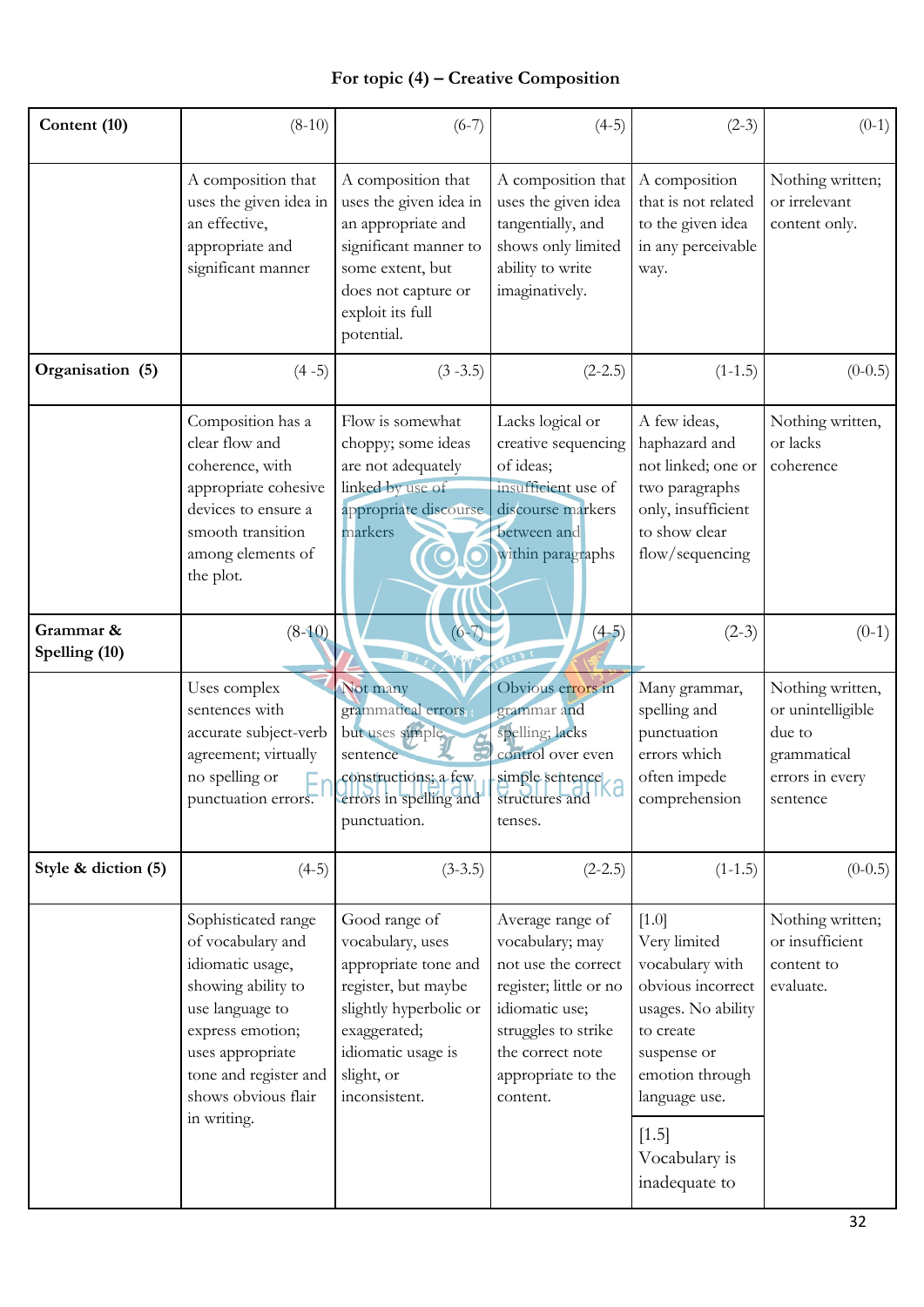|         |    |    |    | the task;<br>incorrect usage<br>of style and<br>diction present<br>but basic<br>coherence is<br>achieved |  |
|---------|----|----|----|----------------------------------------------------------------------------------------------------------|--|
| Maximum | 30 | 21 | 15 | 9                                                                                                        |  |

**Pass Mark: 12/30** 

Note for Topic No. 4:

If the candidate has not addressed the given idea/theme – i.e., if she/he has written an imaginative composition on an entirely different topic, marks cannot be allocated for content, style or diction. For such a candidate, marks can only be given **out of 10** for **Grammar and Spelling**.

# **For Topic No. 5 (Review of a Film)**

| Identification<br>(02) | $\overline{c}$                                                                                                                                                     |                                                                                                                                                                                                                                                              | 1                                                                                                                          | $\theta$                                                                                                                                    | $\Omega$                                                                                                   |
|------------------------|--------------------------------------------------------------------------------------------------------------------------------------------------------------------|--------------------------------------------------------------------------------------------------------------------------------------------------------------------------------------------------------------------------------------------------------------|----------------------------------------------------------------------------------------------------------------------------|---------------------------------------------------------------------------------------------------------------------------------------------|------------------------------------------------------------------------------------------------------------|
|                        | The title of film,<br>that it is<br>produced/based<br>on Sri Lanka and<br>the nature of the<br>ethnic or<br>religious divide it<br>addresses are<br>clearly given. | The title of film,<br>that it is<br>produced/based on<br>Sri Lanka and the<br>nature of the ethnic<br>or religious divíde it<br>addresses are given;<br>the ethnic or<br>religious issues that<br>it addresses may not<br>be clearly defined<br>or expressed | Only the title of<br>the film is given;<br>other<br>information is<br>not provided<br>e Sri Lanka                          | N <sub>o</sub><br>identification of<br>the film is made                                                                                     |                                                                                                            |
| Content (10)           | $8 - 10$                                                                                                                                                           | $6 - 7$                                                                                                                                                                                                                                                      | $4 - 5$                                                                                                                    | $2 - 3$                                                                                                                                     | $0 - 1$                                                                                                    |
|                        | A critical review<br>and analysis of<br>the film with a<br>coherent,<br>nuanced<br>development of<br>ideas dealing<br>with the theme/s                             | Theme(s) and<br>character(s) of the<br>film are discussed<br>with some critical<br>insights/analysis<br>and some attention<br>paid to the religious<br>or ethnic issue                                                                                       | One or two<br>themes<br>discussed, but<br>not much<br>attention paid to<br>character<br>development or<br>plot; some other | Very sketchy<br>treatment of the<br>film with one or<br>two points of<br>plot narration;<br>very generic<br>description of<br>character; no | Nothing<br>written; or a<br>review of a film<br>that does not<br>conform to the<br>given<br>specifications |
|                        | and character/s;                                                                                                                                                   | discussed; aspects                                                                                                                                                                                                                                           | aspects of film                                                                                                            | reference to the                                                                                                                            |                                                                                                            |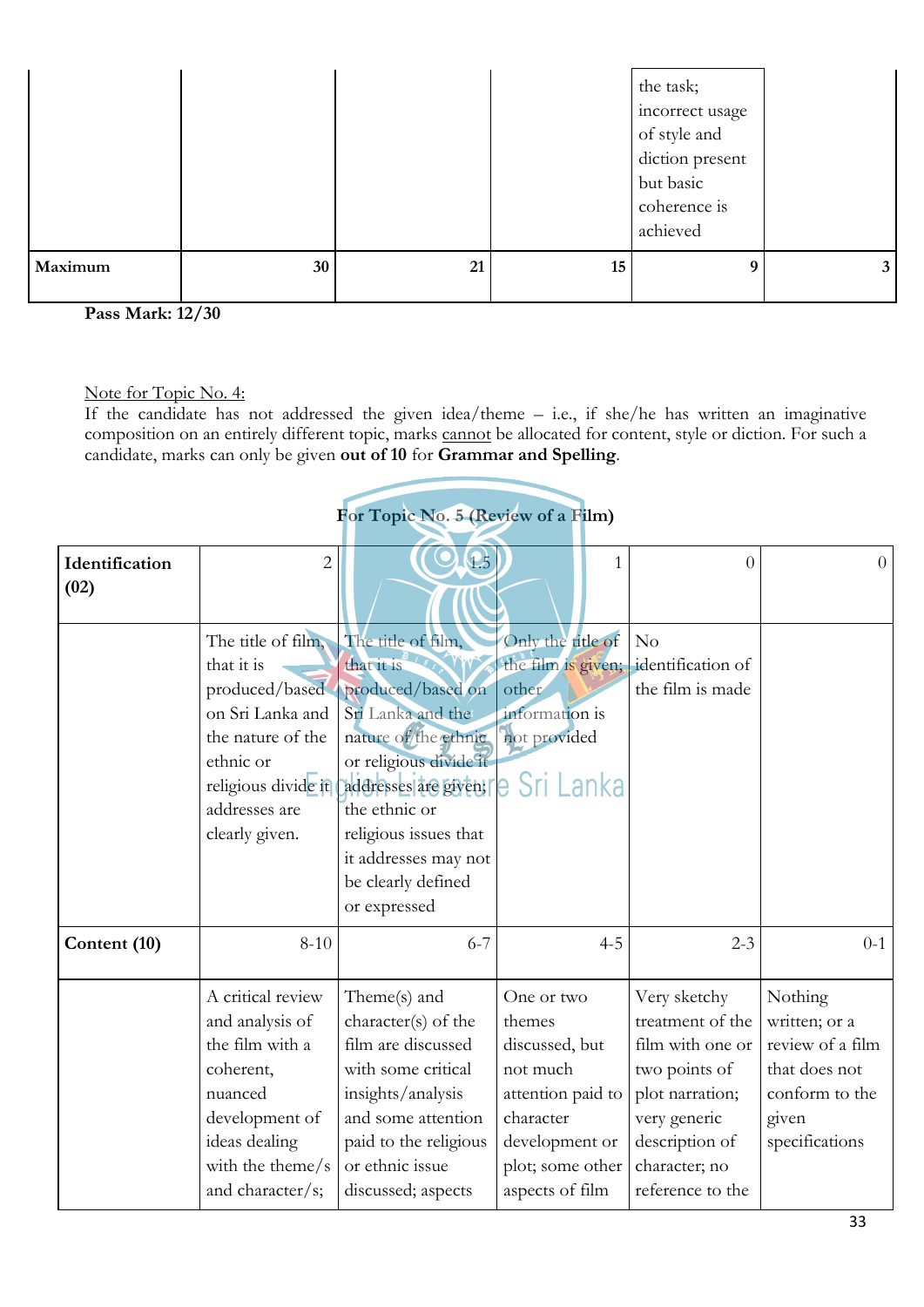|                             | factors in aspects<br>such as musical<br>score, plot,<br>acting style and<br>quality,<br>costuming; main<br>focus of content<br>is the religious or<br>ethnic issue<br>discussed                   | relevant to film<br>other than character<br>and plot are<br>discussed (e.g.<br>score, acting style<br>and quality,<br>costuming, etc)                | may be evident<br>(e.g. score,<br>acting style and<br>quality,<br>costuming, etc);<br>very slight<br>reference to a<br>religious or<br>ethnic issue                    | religious or<br>ethnic issue<br>discussed                                                                                   |                                                                      |
|-----------------------------|----------------------------------------------------------------------------------------------------------------------------------------------------------------------------------------------------|------------------------------------------------------------------------------------------------------------------------------------------------------|------------------------------------------------------------------------------------------------------------------------------------------------------------------------|-----------------------------------------------------------------------------------------------------------------------------|----------------------------------------------------------------------|
| Evaluation (08)             | $6 - 7$                                                                                                                                                                                            | $4 - 5$                                                                                                                                              | $2 - 3$                                                                                                                                                                | 1                                                                                                                           | $\overline{0}$                                                       |
|                             | Evaluation<br>clearly given,<br>with reasons and<br>supporting<br>details, focusing<br>on theme/s and<br>central characters<br>with appropriate<br>discussion of a<br>religious or<br>ethnic issue | Evaluation given,<br>with some<br>supporting details<br>and slight reference<br>to the religious or<br>ethnic issue<br>discussed in the O<br>film    | Inadequate<br>evaluation, with<br>hardly any<br>supporting<br>details, and no<br>reference to the<br>religious or<br>ethnic issue<br>discussed in the<br>film<br>BLEDE | Sketchy<br>evaluation of<br>the film and no<br>reference to the<br>religious or<br>ethnic issue<br>discussed in the<br>film | No evaluation<br>given, or<br>nothing written                        |
| Language/<br>Mechanics (10) | $8 - 10$                                                                                                                                                                                           | $6 - 7$                                                                                                                                              | $4 - 5$                                                                                                                                                                | $2 - 3$                                                                                                                     | $0 - 1$                                                              |
|                             | Uses complex<br>sentences and<br>subject-verb<br>agreement<br>accurately; no<br>spelling or<br>punctuation<br>errors                                                                               | $\text{Not}$ many <sub>+</sub><br>grammatical errors<br>but uses simple<br>sentence<br>constructions; a few<br>errors in spelling<br>and punctuation | Obvious errors<br>in grammar and<br>spelling; lacks<br>control over<br>even simple<br>sentence<br>structures and<br>tenses                                             | Many grammar;<br>spelling and<br>punctuation<br>errors which<br>often impede<br>comprehension                               | Nothing<br>written, or<br>grammatical<br>errors in every<br>sentence |

**Pass Mark 12/30**

## Notes for Topic No. 5:

(1) If a candidate has chosen a film that does not address ethnic or religious divisions or has chosen a film that is not on Sri Lanka**, marks for Location statement, Content and Evaluation cannot be**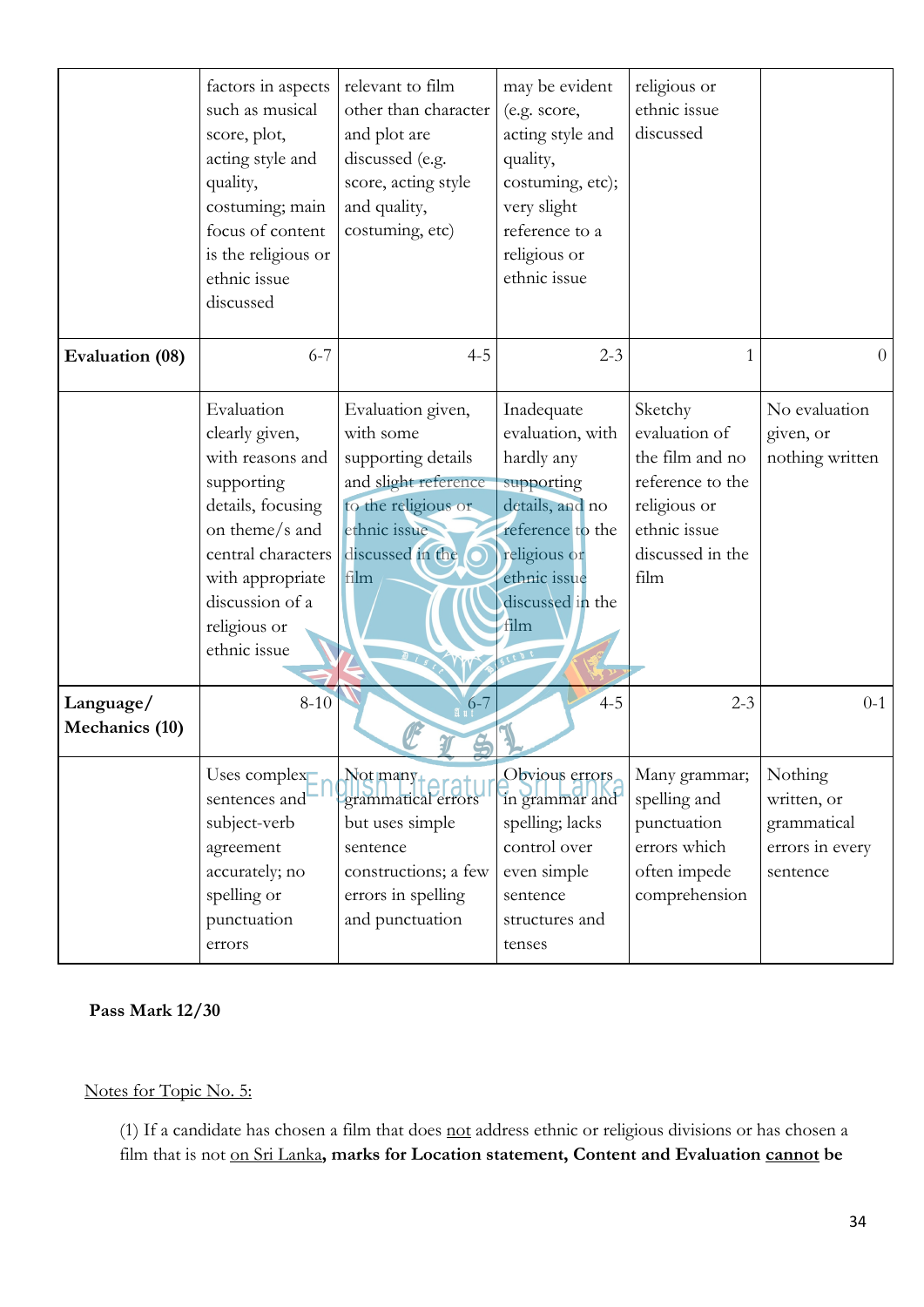**given**. The candidate will therefore be marked **ONLY** for **Language and Mechanics (max 10 marks).** 

(2) If the review is merely a summary of the plot of the film, and no evaluation is given, **no marks can be given** for Evaluation.

(3) Television series or documentaries are not acceptable.

| Problem statement<br>and content (08) | $7 - 8$                                                                                                                                                                                                                                    | $5-6$                                                                                                                                                                                                                                                                                      | $3 - 4$                                                                                                                                                                             | $1 - 2$                                                                                                                       | $0 - 1$                                         |
|---------------------------------------|--------------------------------------------------------------------------------------------------------------------------------------------------------------------------------------------------------------------------------------------|--------------------------------------------------------------------------------------------------------------------------------------------------------------------------------------------------------------------------------------------------------------------------------------------|-------------------------------------------------------------------------------------------------------------------------------------------------------------------------------------|-------------------------------------------------------------------------------------------------------------------------------|-------------------------------------------------|
|                                       | Shows an<br>extensive<br>knowledge of<br>deforestation,<br>mentioning all<br>important<br>points. Report<br>has sections<br>with<br>appropriate<br>clear problem-<br>solution<br>structure<br>which covers<br>all aspects of<br>the topic. | Shows a good<br>knowledge of<br>deforestation, one issue; gaps are<br>or two points<br>may not be<br>mentioned;<br>Report has<br>sections with<br>appropriate sub-<br>titles and a clear<br>sub-titles and a problem-solution<br>structure which<br>covers most<br>aspects of the<br>topic | Shows a limited<br>knowledge of the<br>obvious. Not all<br>appropriate<br>sections and sub-<br>titles are given.<br>nglish Literature Sri Lanka                                     | Very sketchy<br>knowledge of the<br>subject and<br>report format<br>(E.g.: no sub-<br>titles or only one<br>sub-title given). | Irrelevant<br>content, or<br>nothing written.   |
| Measures taken in<br>response $(05)$  | $4 - 5$                                                                                                                                                                                                                                    | 3                                                                                                                                                                                                                                                                                          | $\overline{2}$                                                                                                                                                                      | 1                                                                                                                             | $\overline{0}$                                  |
|                                       | $\boldsymbol{A}$<br>comprehensive<br>account of the<br>measures<br>taken to<br>counter the<br>adverse effects<br>of<br>deforestation                                                                                                       | Discusses some<br>of the measures<br>taken to counter<br>the adverse<br>effects of<br>deforestation                                                                                                                                                                                        | Does not show<br>an adequate<br>knowledge of<br>measures taken to<br>counter the<br>adverse effects of<br>deforestation;<br>doesn't address/<br>addresses the<br>issue inadequately | Mentions just one<br>measure                                                                                                  | Does not show<br>awareness of<br>measures taken |

## **For Topic No 6 (Report)**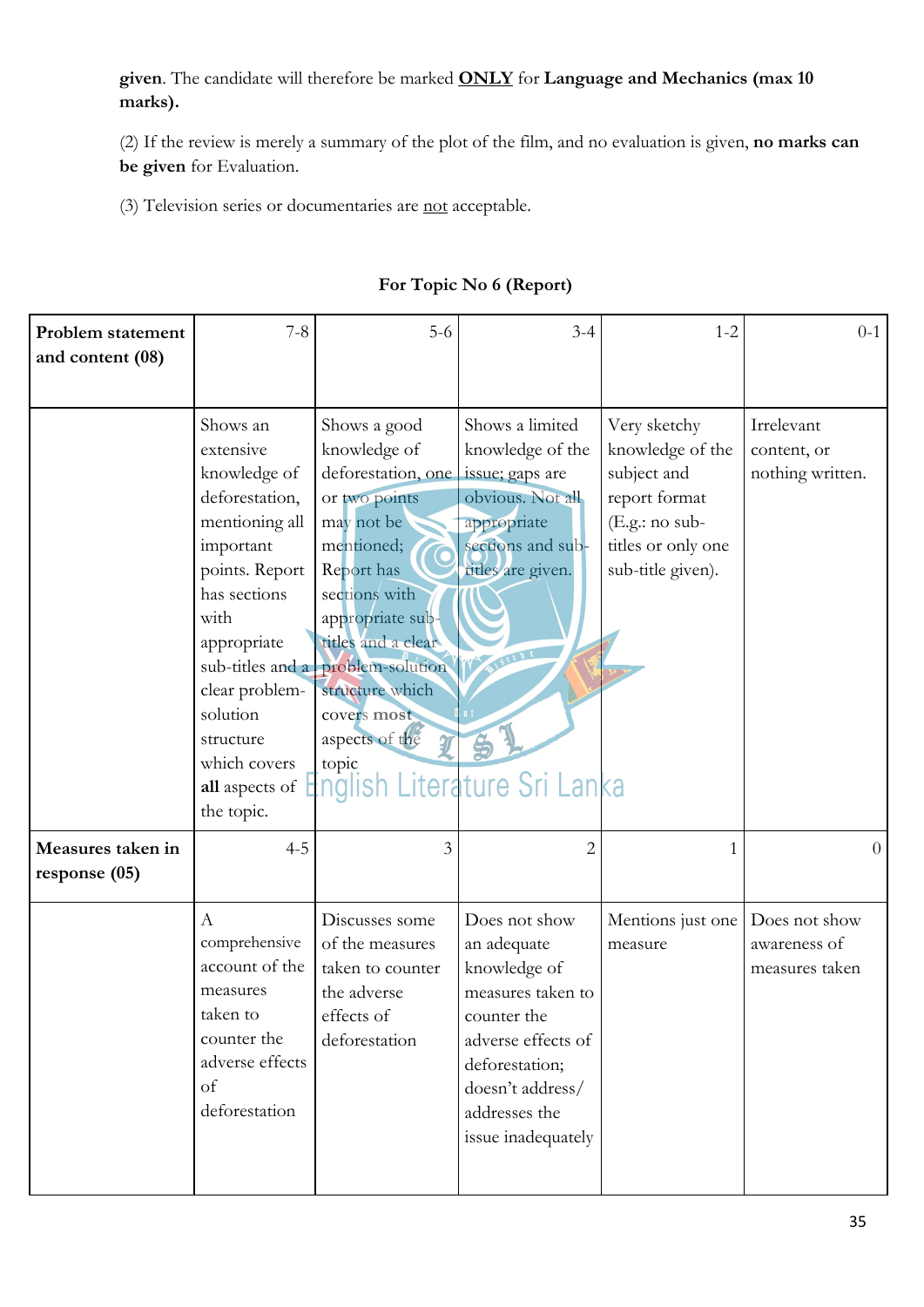| Solutions /<br><b>Recommendations</b><br>for prevention $(07)$ | $6 - 7$                                                                                                | $4 - 5$                                                                                              | $2 - 3$                                                            |                                                                               | $\Omega$                                                     |
|----------------------------------------------------------------|--------------------------------------------------------------------------------------------------------|------------------------------------------------------------------------------------------------------|--------------------------------------------------------------------|-------------------------------------------------------------------------------|--------------------------------------------------------------|
|                                                                | A list of well-<br>thought out<br>recommendations<br>/solutions<br>given and<br>discussed in<br>detail | An acceptable list<br>of solutions and<br>recommendations<br>given, but<br>nothing<br>extraordinary. | One or at most<br>two, solutions or<br>recommendations<br>given.   | One<br>recommendation<br>/solution, badly<br>expressed.                       | No solutions or<br>recommendations<br>given.                 |
| Language and<br>mechanics (10)                                 | $8 - 10$                                                                                               | $6 - 7$                                                                                              | $4 - 5$                                                            | $2 - 3$                                                                       | $0-1$                                                        |
|                                                                | Near-native<br>control of<br>grammar,<br>spelling and<br>punctuation.                                  | A few errors<br>visible in<br>grammar, spelling<br>and punctuation.                                  | Errors in<br>grammar, spelling<br>and punctuation<br>very evident. | Errors in<br>grammar, spelling<br>and punctuation<br>impede<br>comprehension. | Nothing written<br><b>or</b><br>incomprehensible<br>content. |

#### **Pass Mark: 12/30**

Note for Topic No 6:

If the report is written as an essay – i.e., it does not follow the format of a report with appropriate sub-sections, **marks cannot be allocated for problem statement and content, measures taken in response, and recommendations for prevention/ solutions.** For such a candidate**, marks can only be given out of 10** for language and mechanics. English Literature Sri Lanka

#### **Content suggestions for Essay topics (1) (2) and (3)**

#### 1. **"The digital era has made libraries unnecessary"**

Best responses will show

- a positioning of the candidate in response to the given statement. This position could be one of agreement, disagreement, or a combination of both
- arguments supporting whatever position is taken
- different functions of a library
- characteristics of the digital era
- (if the candidate agrees with the given statement) provide some major reasons for libraries being unnecessary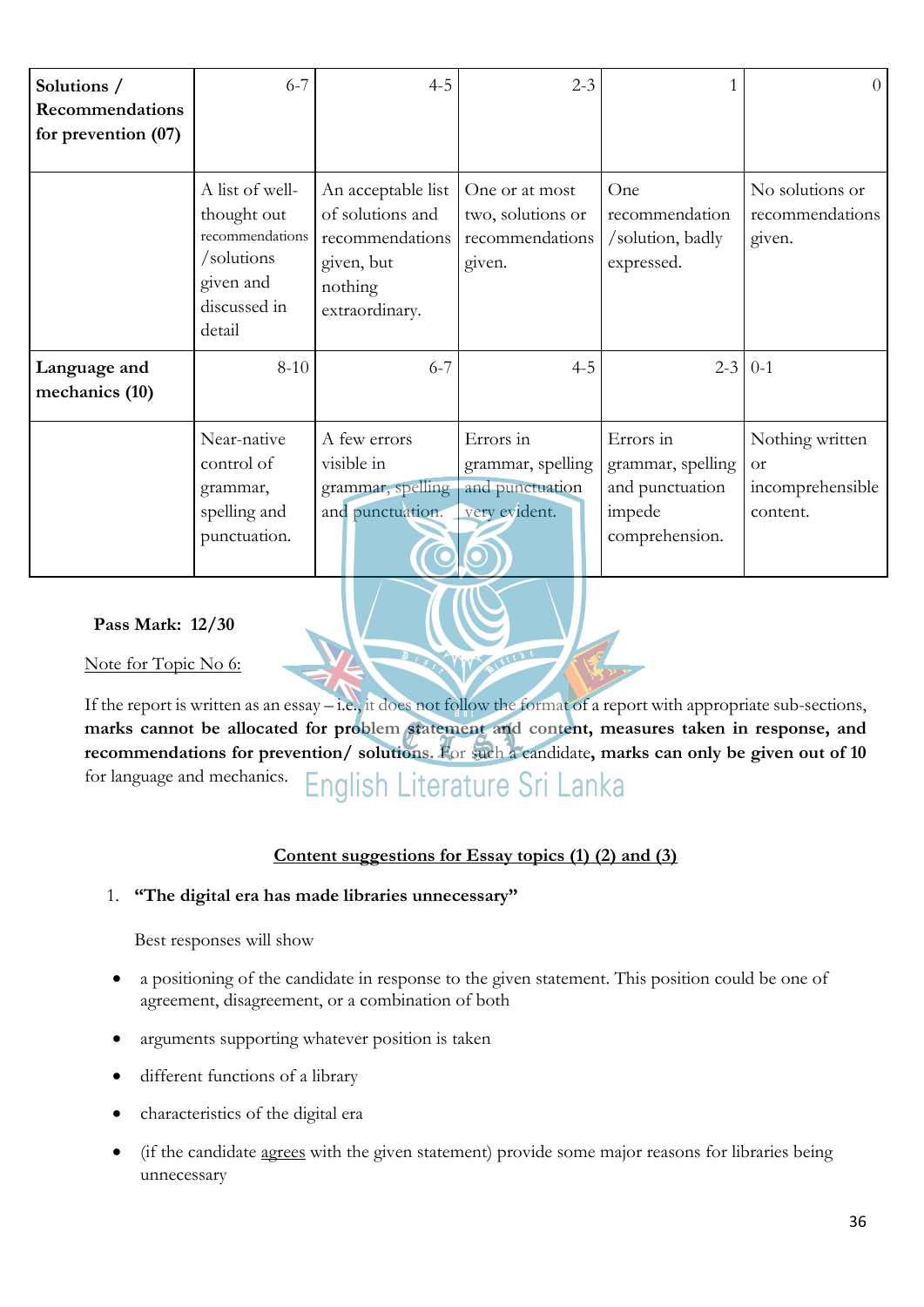- (if the candidate disagrees with the given statement) show main reasons for why libraries are still necessary
- recommendations / solutions (if any) to sustain libraries or use the digital for the same purpose

## 2. **'The cultural centre of every town should be its theatre.' Do you agree?**

Best responses will show

- a discussion of whether culture is central (if they agree) or peripheral (if they disagree) to urban life
- the advantages or disadvantages of having a theatre in the town
- how a theatre would or would not be useful
- a critical consideration of the social life of urban life, who would benefit from it
- any examples that they can provide
- any alternatives they wish to propose

## **3. "A global pandemic can transform human values"**

Best responses will show

- a positioning of the candidate in response to the given statement. This position could be one of agreement, disagreement, or a combination of both
- arguments supporting whatever position is taken
- (if the candidate agrees with the given statement) how human values are transformed
- (if the candidate disagrees with the given statement) how values have not been changed by the pandemic **English Literature** Sri Lanka
- Critical comments on why such a transformation happens
- Factual or narrative content to support the topic
- specific examples/illustrations of changes

#### **Notes on the Creative Composition**

- 4. Write a story that incorporates the idea "I am most alone when I am in the company of friends".
- The statement "I am most alone when I am in the company of friends" need not be provided in the composition as a quotation or sentence. It is sufficient to include the sense of it.
- The composition has to be closely related to the idea provided, i.e. loneliness in the midst of friends needs to be a central component of the composition
- The sequence of events/ideas needs to make sense logically, as appropriate to the composition but does not need to have the linear organization similar to a factual essay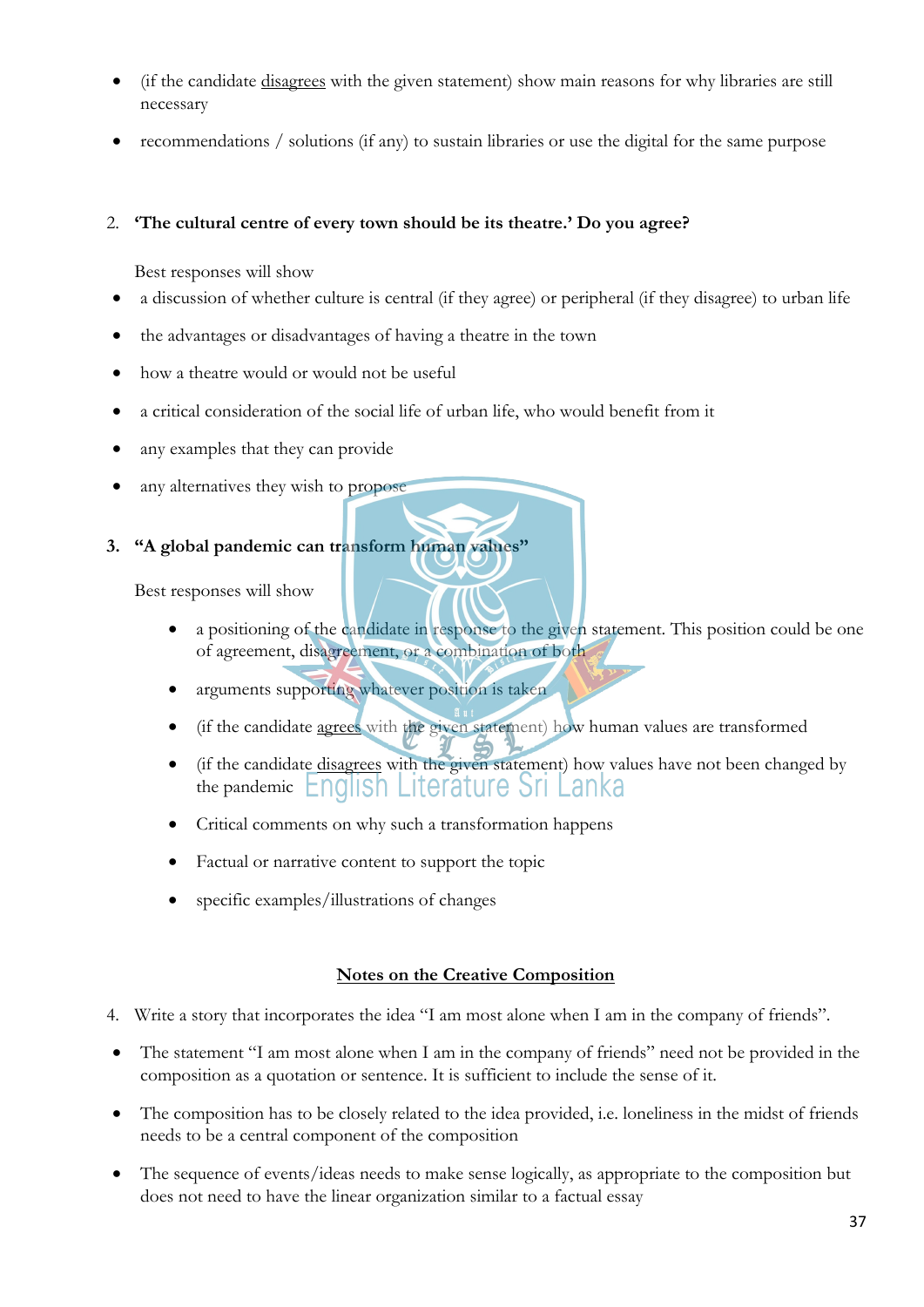#### **Notes on the Film Review**

- 5. Write a review of a film that addresses ethnic or religious divisions in Sri Lanka.
- The film does not need to be produced in Sri Lanka, but must be about Sri Lanka
- The film can be in any language
- The film can address either ethnic or religious divides; it does not have to be about both.
- Some examples of such films are: *Saroja, Purahanda Kaluwara, Me Mage Sandai, Ira Mediyama, Punchi Suranganavi*

#### **Content suggestions for Report on Deforestation in Sri Lanka**

- (1) Introduction with Problem Statement:
- A definition of deforestation should be provided and a specific theme within the broader topic of 'deforestation' may be chosen
- A description of what this means in the Sri Lankan context
- Topics discussed in the body of the report should be identified, i.e. issues related to deforestation
- A better answer should also bring in the link between deforestation and its consequences
- (2) Major themes can be the following, but need not be limited to these:
- Reasons/causes for deforestation
- The environmental impact of deforestation at ure Sri Lanka
- The impact on the economy and social life.
- Statistics and other data can be given as support
- (3) Measures that can be taken in response:
- Any policy or legal changes that can be used to stop deforestation
- A list of steps that can be taken to stop deforestation by the state / civil communities / police

#### (4) Recommendations for Prevention / Solutions:

The better responses would provide recommendations on policy as well as environmental, socio-economic and cultural aspects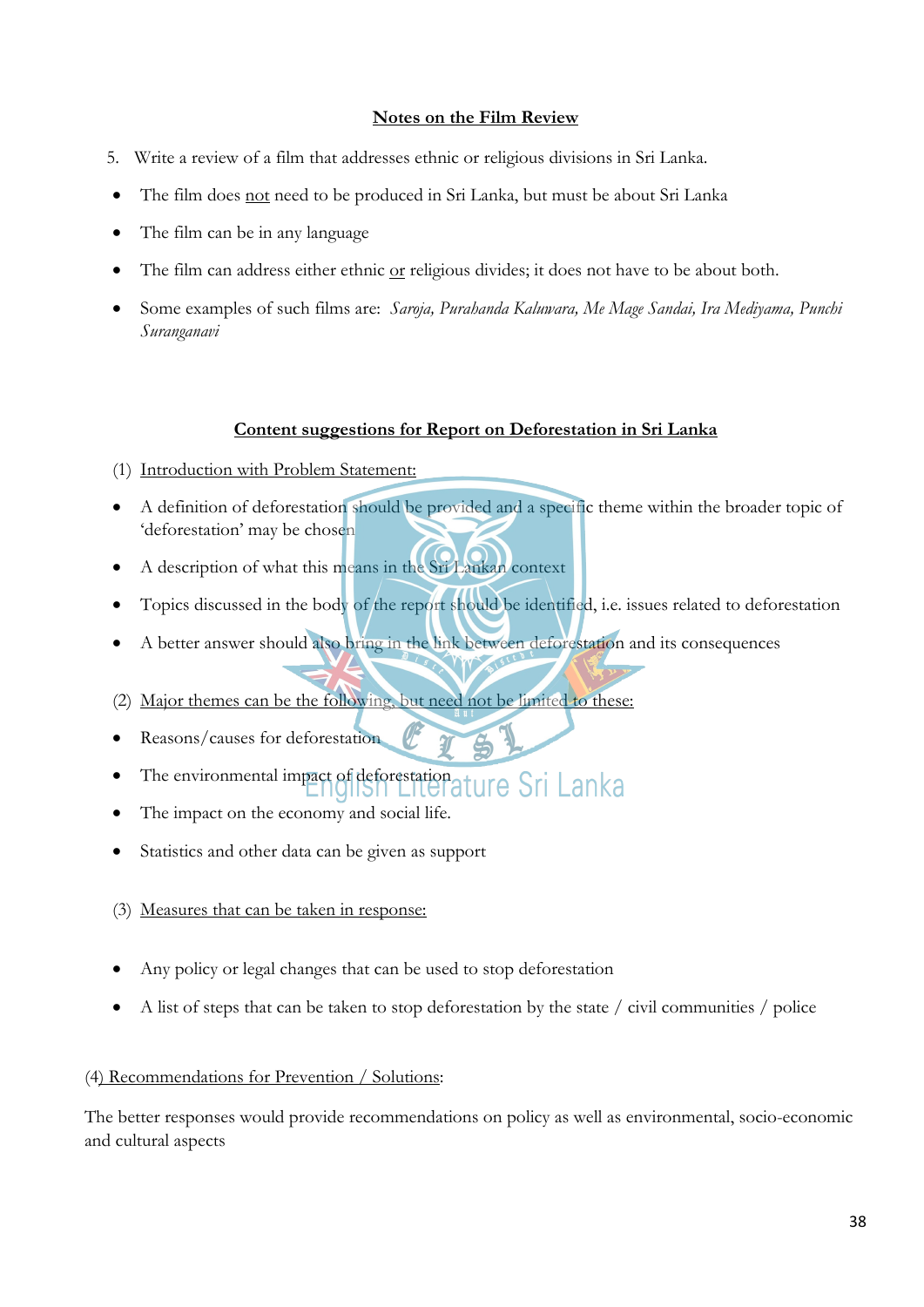## **Question 2 (Reading Comprehension and Précis) 30 marks**

**2.** Reading comprehension and précis.

(*a*) Read the following passage and answer the questions given below it. (10 *marks*)

1. Hardly anyone would deny that human cultures are quite diverse, nor would they deny that this diversity means that humans of different groups experience life differently. However, language structure is not what creates this difference in experience. Culture certainly percolates into language here and there. Why would it not, since people with cultures speak language? However, language *reflects* culture – as vocabulary, naturally, and also through things like honorific levels of pronouns and geographical ways of situating oneself. But pronouns and topographical terms are, themselves, terminology in their own way. They reflect what life is like for a language's speakers.

2. What language does not do is shape thought by itself, for instance, the meaningless gender divisions in German that make forks female, spoons male and knives something in between…. Or in terms of how people see the world's colours, or in terms of whether we think of a cat as a clump of cuteness in the same way as we see a glorious-smelling white glob as a clump of Nivea. Even if you can trick someone into revealing some **queer** little bias in a very clever and studiously artificial experiment, that weensy bias has nothing to do with anything any psychologist, anthropologist or political scientist could show us about how the people in question manage their existence.

3. Make no mistake: languages, like cultures, differ massively, and go far beyond the terminological features that drift into them from the cultures. … The degree of divergence is awesome indeed: languages with only a handful of verbs (many Australian languages), languages with no regular verbs (Navajo), languages where a word's meaning differs according to nine different tones you utter it in (Cantonese), languages with only ten sounds (Piraha), languages with whole sentences that you need only one word to utter (Eskimo), languages with dozens of click sounds, languages with no tense at all (Maybrat in New Guinea), languages with two hundred genders (Nasioi, again in New Guinea), languages where the only ending in the present tense is the third-person singular one (English). Kd

4. But the wonder is how in all of their diversity, these languages convey the same basic humanity. The cultural aspects qualify as scattered decoration. That will sound naïve to many – until they consider what it takes to learn a language, upon which it becomes clear how ancillary the cultural aspect of language is. How much of the Spanish or Russian or Chinese you hacked your way through was "cultural"?

5. If you want to learn about how humans differ, study cultures. However, if you want insight as to what makes all humans worldwide the same, beyond genetics, there are few better places to start than how language works. (Adapted from McWhorter, John H. *The Language Hoax*) (453 words)

## Write the **letter** of the correct answer in your answer script against the **number of the relevant question**.

- (1) According to the passage, diversity of human experience is a result of
	- (a) differences in language structure.
	- (b) geographical differences.
	- (c) cultural differences.
	- (d) differences in terminology.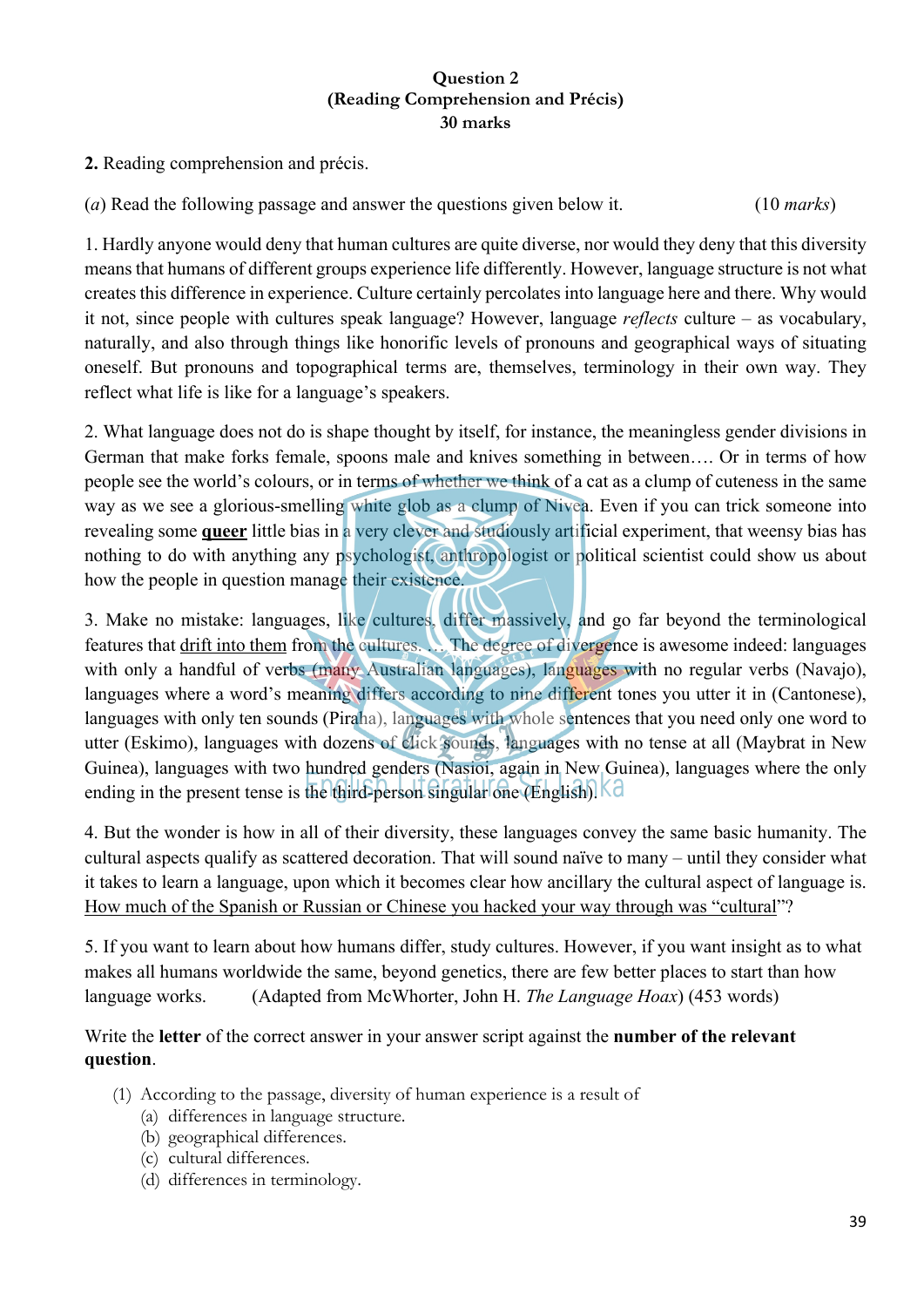- (2) The writer brings in the example of Nivea in order to
	- (a) provide a contrast to the example of the cat.
	- (b) show that language is not a deciding factor in thought.
	- (c) use it as an example of a concrete noun in the language.
	- (d) to show that thought is decided by language only.
- (3) The word '**quee**r' (paragraph 2) is closest in meaning to
	- (a) strange.
	- (b) different.
	- (c) exciting.
	- (d) forbidden.
- (4) By describing experiments related to language, the writer argues that
	- (a) they fail to illustrate real-life behavior and thought.
	- (b) human nature as described by psychologists is similar.
	- (c) their main purpose is changing biases in the human mind.
	- (d) anthropologists and political scientists will find these useful.
- (5) The word '**them**' in the phrase 'drift into them' (paragraph 3) refers to
	- (a) speakers.
	- (b) cultures.
	- (c) terminological features.
	- (d) languages.
- (6) The description of languages in this passage implies that
	- (a) Languages are limited in their sound systems
	- (b) German and Nasioi are related to each other
	- (c) New Guinea is highly diverse linguistically
	- (d) People find Russian a difficult language learn
- (7) Which of these is **not** a function of the sentence "How much of the Spanish or Russian or Chinese you hacked your way through was "cultural"?" (paragraph 4)?
	- (a) Persuading the reader that cultural aspects are more important.
	- (b) Implying that Spanish, Russian and Chinese are cultural languages.
	- (c) Ending the paragraph with a point that the reader will find convincing.
	- (d) Extending the point that cultural differences are less than linguistic differences.
- (8) The author argues that we all share a basic humanity because
	- (a) language and culture are deeply connected.
	- (b) despite cultural diversity all languages are very similar.
	- (c) learning a language is difficult even if we understand its culture
	- (d) all humans worldwide are the same
- (9) Thinking about how we learn languages will show us that
	- (a) learning about culture is an authentic part of language learning.
	- (b) learning about culture supports language learning.
	- (c) culture is a secondary aspect of language learning.
	- (d) culture is a significant aspect of language learning.
- (10) The main idea of this passage is that
	- (a) human languages are very diverse.
	- (b) culture should be studied to learn about humans.
	- (c) language structures determine how we experience life.
	- (d) language reflects the culture of a speaker.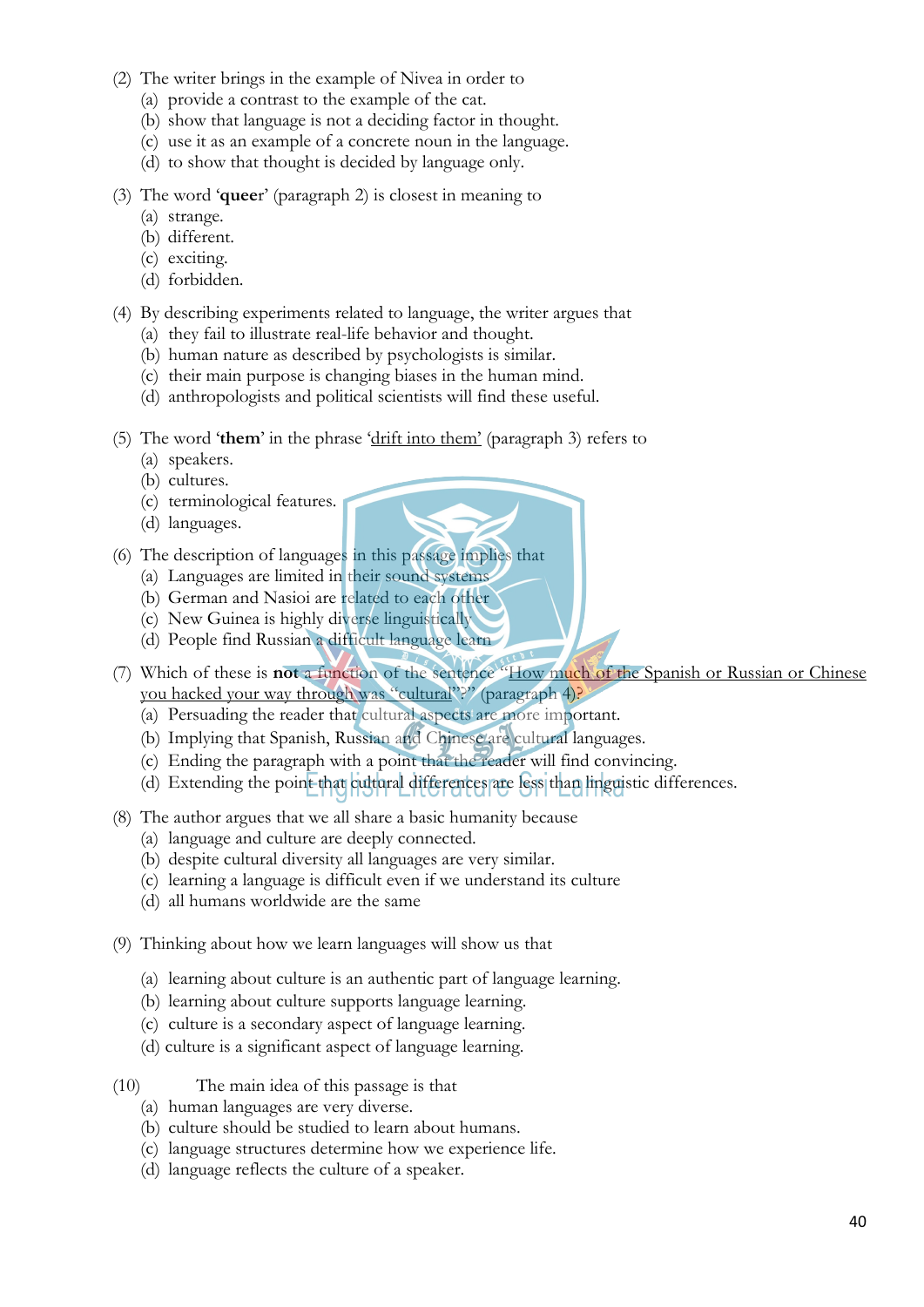# **Reading Comprehension MCQs (10 marks)**

- 1. c
- 2. a
- 3. a
- 4. a
- 5. d
- 6. d
- 7. d
- 8. b
- 9. b
- 10. d

| For Précis (20 marks)       |                                                                                            |                                                                                                    |                                                                                              |                                                                                                 |                                                                     |  |
|-----------------------------|--------------------------------------------------------------------------------------------|----------------------------------------------------------------------------------------------------|----------------------------------------------------------------------------------------------|-------------------------------------------------------------------------------------------------|---------------------------------------------------------------------|--|
| Content (7)                 | $6 - 7$                                                                                    | $4-5$                                                                                              | $2 - 3$                                                                                      | $\mathbf{1}$                                                                                    | $\theta$                                                            |  |
|                             | All main ideas<br>included                                                                 | Most main ideas<br>included with<br>some irrelevant<br><b>4</b> supporting<br>content              | Up to 3 main<br>ideas; other<br>content is<br>supporting or<br>irrelevant<br>content         | Only one or two<br>main ideas, but<br>other content does<br>not include main<br>ideas           | Completely<br>irrelevant<br>content<br><b>OR</b><br>Nothing written |  |
| Paraphrasing (4)            | $\overline{4}$                                                                             | $\overline{3}$                                                                                     |                                                                                              | $\mathbf{1}$                                                                                    | $\overline{0}$                                                      |  |
|                             | Every attempt<br>made to use<br>own words<br>without losing<br>the sense of the<br>passage | Obvious attempt<br>made to use own<br>words but a few<br>phrases may be<br>copied from the<br>text | An attempt has<br>been made to<br>use their own<br>words for at<br>least half the<br>precis. | Most of the precis<br>directly 'lifted'<br>from the text,<br>including<br>complete<br>sentences | Word-for-word<br>from the text<br><b>OR</b><br>nothing written      |  |
| Organization (4)            | $\overline{4}$                                                                             | $\mathfrak{Z}$                                                                                     | $\overline{2}$                                                                               | $\mathbf{1}$                                                                                    | $\overline{0}$                                                      |  |
|                             | Good sequence<br>and flow of<br>ideas, no<br>unnecessary<br>details                        | Discernible flow<br>and organization<br>but with some<br>extraneous ideas                          | Choppy flow,<br>with obvious<br>missing links in<br>the sequence                             | Organization is<br>disjointed;<br>transitions<br>missing; shows<br>little<br>flow/organization  | No discernible<br>organization<br><b>OR</b><br>nothing written      |  |
| Accuracy of<br>language (4) | $\overline{4}$                                                                             | 3                                                                                                  | $\overline{2}$                                                                               | $\mathbf{1}$                                                                                    | $\overline{0}$                                                      |  |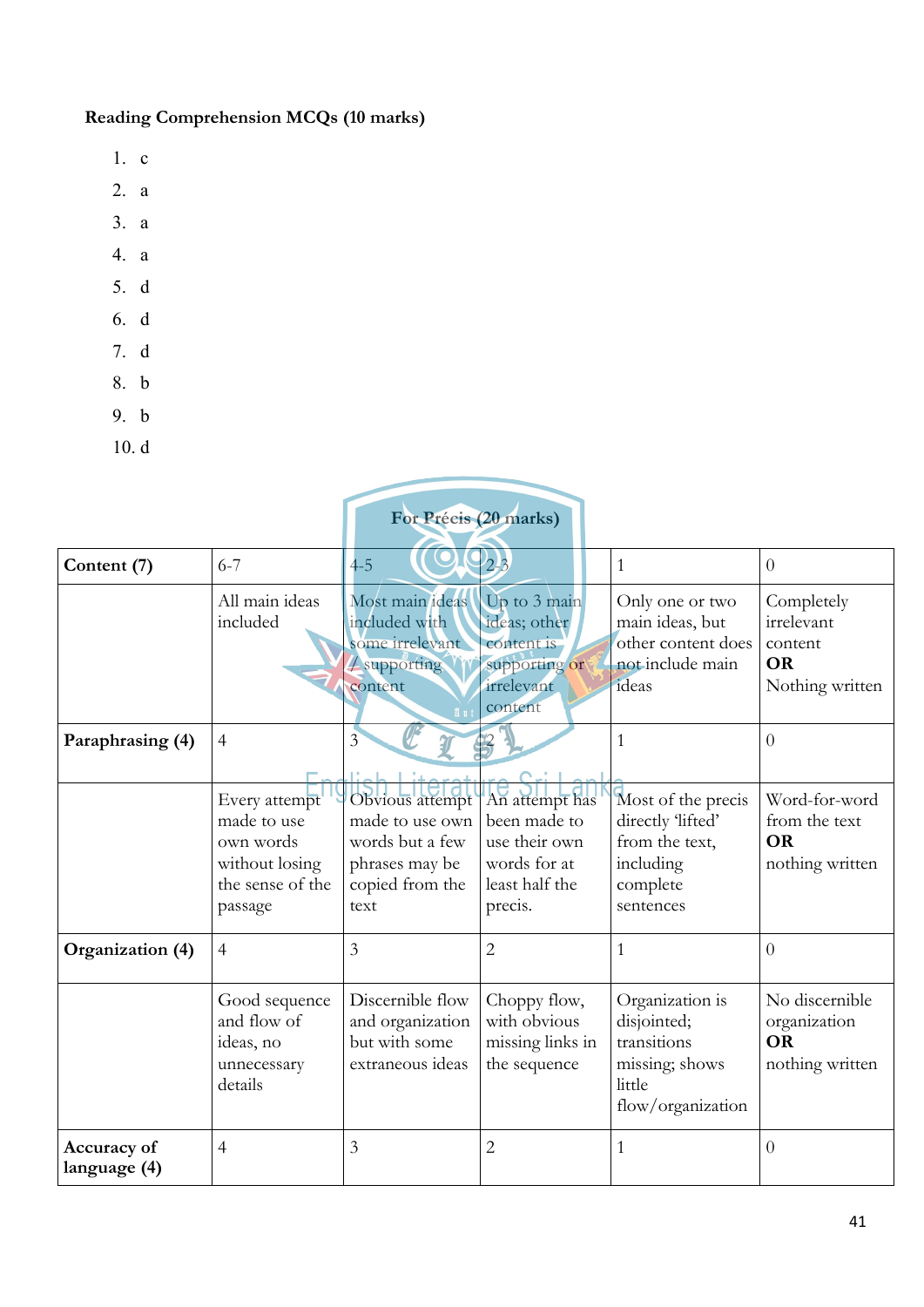|                            | No grammar,<br>spelling or<br>punctuation<br>errors | One or two<br>grammar,<br>spelling or<br>punctuation<br>errors | Errors are<br>mostly in<br>spelling or<br>punctuation;<br>don't impede<br>comprehension;<br>may change the<br>sense of the<br>passage | Errors mostly<br>grammatical;<br>impedes reader<br>comprehension<br>somewhat;<br>changes the sense<br>of the passage | Errors impede<br>reader<br>comprehension<br><b>OR</b><br>Nothing written |
|----------------------------|-----------------------------------------------------|----------------------------------------------------------------|---------------------------------------------------------------------------------------------------------------------------------------|----------------------------------------------------------------------------------------------------------------------|--------------------------------------------------------------------------|
| Length<br>182 -- 192 words | Length $(1 - 0)$                                    |                                                                |                                                                                                                                       |                                                                                                                      |                                                                          |
|                            | $19 - 20$                                           | $14 - 16$                                                      | $9 - 10$                                                                                                                              | 05                                                                                                                   | 01                                                                       |

#### **Pass Mark: 08/20**

Note for Précis:

(1) The **paraphrasing mark** impacts marks for other sections:

If the answer is **completely 'lifted'** from the text the précis receives 0 marks for all sections other than length (0-1 marks).

If the précis is **mostly 'lifted'** (i.e. only a few lines are paraphrased), the précis receives 1 mark for paraphrasing, marks for length (0-1 marks) and no other marks.

If the answer contains some 'lifted' (copied) content (i.e., a mark of 1-3), the marks for content, paraphrasing, organization, accuracy of language are to be calculated only for the parts that are **not** plagiarized.

Some keywords are difficult to paraphrase and may appear in the précis as is: e.g. 'diversity', 'culture', 'language'. Some common or widely used words, such as 'different' or 'experience', can be used without penalty.

(2) The précis does **not** need to follow the organization of the original text. However, it should have a smooth 'flow' and internal coherence. The main ideas of the original text are given in boldface to aid the marking.

#### **SAMPLE PRECIS**

People belong to different cultural groups which leads them to experience life differently. Even though communities speak different languages, these different languages do not create the differences amongst people. Rather, since people in different cultures speak different languages, these differences are expressed through different ways of using. There have been attempts to show that differences in language leads to differences in ways of thinking. However, such experiments in thought and language have not been useful in making us understand how people live differently as much as other subjects in the social sciences. Still, languages have significant differences in their structures. Despite these differences, every language is able to express the same things about people. In comparison, the cultural differences that are shown through language are superficial. In summary, studies of culture show differences between social groups, but studying language allows us to understand how humans are similar. (147 words)

Note: This is a sample only, **not** a model answer. English Literature Sri Lanka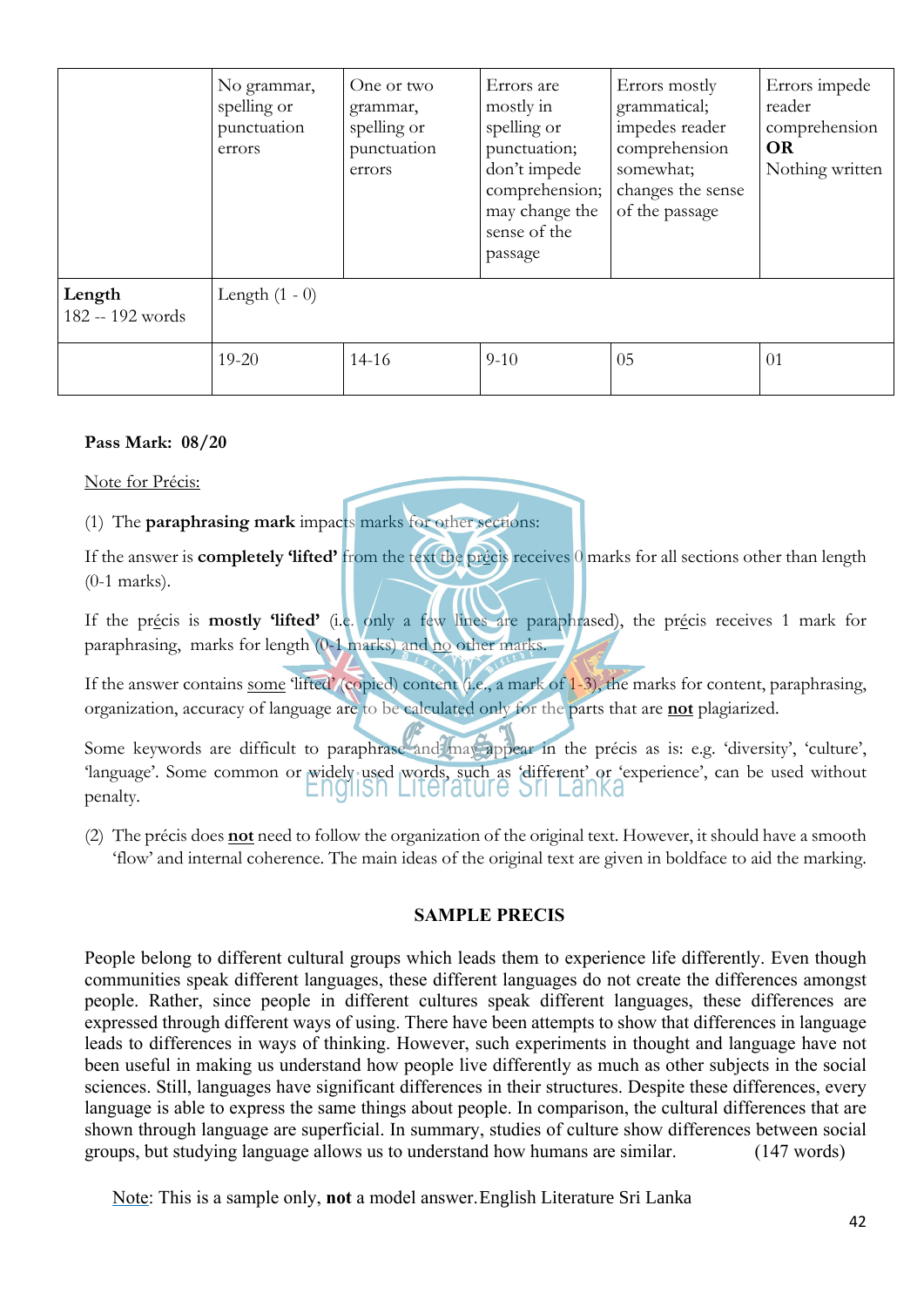## **Précis Text (Main ideas in bold type)**

Hardly anyone would deny that **human cultures are quite diverse**, nor would they deny that **this diversity means that humans of different groups experience life differently. However, language structure is not what creates this difference in experience. Culture certainly percolates into language here and there.** Why would it not, since people with cultures speak language? **However, language**  *reflects* **culture** – as vocabulary, naturally, and also through things like honorific levels of pronouns and geographical ways of situating oneself. But pronouns and topographical terms are, themselves, terminology in their own way. They come for free from what life is like for a language's speakers.

**What language does not do is shape thought by itself**, for instance as meaningless gender divisions of the kind that in German makes forks female, spoons male and knives something in between…. Or in terms of how people see the world's colours, or in terms of whether we think of a cat as a clump of cuteness in the same way as we see a glorious-smelling white glob as a clump of Nivea. Even if you can, as it were, trick someone into revealing some queer little bias in a very clever and studiously artificial experiment, **that weensy bias has nothing to do with anything any psychologist, anthropologist or political scientist could show us about how the people in question manage their existence.** 

Make no mistake: **languages, like cultures, differ massively, and go far beyond the terminological features that drift into them from the cultures**. … The degree of divergence is awesome indeed: languages with only a handful of verbs (many Australian languages), languages with no regular verbs (Navajo), languages where a word's meaning differs according to nine different tones you utter it on (Cantonese), languages with only ten sounds (Piraha), languages with whole sentences that you need only one word to utter (Eskimo), languages with dozens of click sounds … languages with no tense at all (Maybrat in New Guinea), languages with two hundred genders (Nasioi, again in New Guinea), languages where the only ending in the present tense is the third-person singular one (English).

But the wonder is how **in all of their diversity, these languages convey the same basic humanity**. **The cultural aspects qualify as scattered decoration**. That will sound naïve to many – until they consider what it takes to learn a language, upon which it becomes clear how ancillary the cultural aspect of language is. How much of the Spanish or Russian or Chinese you hacked your way through was "cultural"?

**If you want to learn about how humans differ, study cultures. However, if you want insight as to what makes all humans worldwide the same, beyond genetics, there are few better places to start than how language works.** (455 words)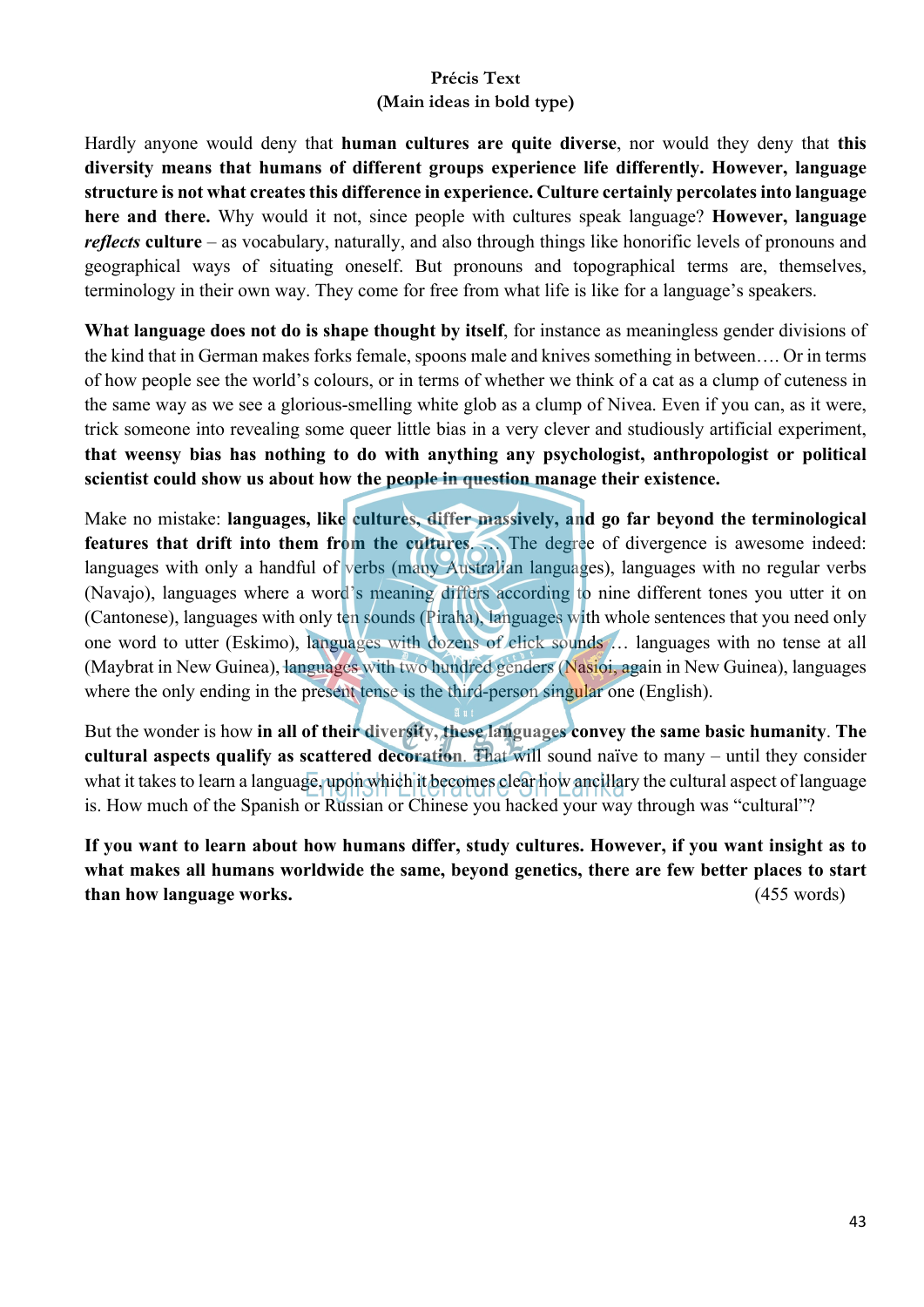#### **Question 3 (Unseen prose passage) (20 arks)**

3.Read the following passage and answer the questions given below it, using **your own words** as far as possible.

#### **The Track in the Middle of the Forest**

The most ferocious bears live deep in the heart of the taiga.<sup>4</sup>

Not a single one has ever been hunted.

Hunters know they are very dangerous, they say the bears think, like men, and that is why they never go near them, in the heart of the taiga. They are frightened, are aware of the dangers of paths that never end, of tracks that fork time and again until the man who dares penetrate so far finds himself turning in circles, sometimes in spirals, until the time comes when he dares not move until a rescue party reaches him. That is the taiga; no one wants to risk going in, the only way to enter the taiga is by cutting, burning and destroying it. Even so the taiga wins out.

They say that those who get lost in the taiga pray and believe their prayers will save them, but not so. God is great, but the taiga is even greater, and they can pray as fervently as they curse, howl and rage, the taiga is deaf to their words, and that is why hunters can't even agree to go in too deep, they hesitate, argue, curse, but always retreat to the outer fringe of trees. The most ferocious bears are deep inside, men who changed into bears, and that is why they are so vicious, because they are evil like men and think like men, their instinct is not an animal's, is not what an animal is born with, but a mixture of the viciousness of men and the cruelty of animals, they are wild beasts but it is said that when they look at you, it is as if they are thinking hard, and their eyes are glinting.

Once, before they had built the villages that surround the taiga, many, many years ago, there was a party of beaters that went into the taiga to hunt for skins. Everyone knew that what they really wanted were the skins of the bears who live in the centre of the forest, legends abounded about the thickness and value of these skins….

They trekked for days and days. They say the hunters watched their supplies run out, and that day after day, for far too long, they only ate birds they could catch and the mushrooms that grew all around. Weeks went by and the hunters continued their trek further into the forest, penetrating deeper and deeper inside. Their beards were long and their hair matted. They hadn't washed for days and their clothes were filthy from sleeping in the open, from walking through mud and thickets, from the blood of the animals they had killed in order to eat. They stank of forest, of dry leaves and flattened plants, of sweat and of the smoke from the fires they lit each night to keep warm. And they went even further into the taiga, even on days when the mist hid the sun, further in, even though they were lost, and didn't know where they were going. And they kept losing items of clothing and had to wrap up in non-cured skins of animals they were killing with knives, spears and

<sup>4</sup> **Taiga** is the largest type of forest on the Earth. ... The **word taiga** comes from Turkish and it **means** "coniferous forests." These forests represent the largest, oldest and snowiest type of land territory, covering extremely large areas in northern Russia, mostly Siberia.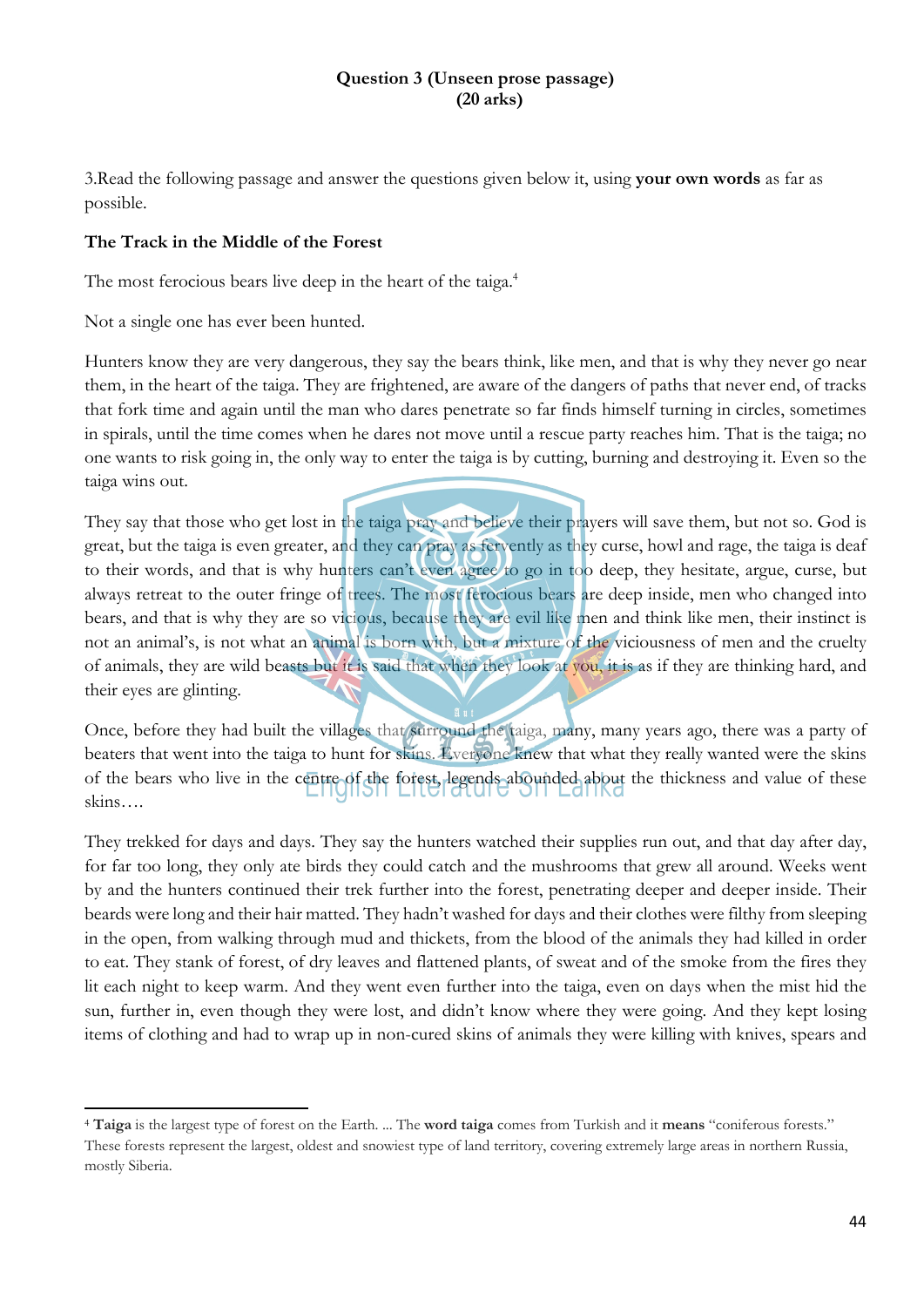bows, because their powder had got wet and they had thrown their guns away, along with the lead ammunition that had weighed too much …

And finally, to communicate with each other, and because they were afraid of the bears, who couldn't be far away, they mimicked the screech of owls and the hisses of wild cats, and almost stopped speaking. They decided to light no more fires so the animals couldn't detect their presence and ate raw meat.

By the time they finally saw the bears, they were crawling on all fours, wore the skins of other animals, had turned wild, stank and were filthy. The bears sniffed and encircled them but did no harm: there was no difference between them. The hunters didn't recognize each other and thought the bears were other hunters and hunters were bears.

But that is only a fable, because nobody ever emerged from the taiga to say what really happened. That is why men are afraid to enter the taiga, because within every forest there is a track that will lead them inside, into its heart. (764 words)

Adapted from a translation of a short story published in Russian 1922 by Jossef Bergchenko

- (1) What role does the taiga play in this story? Provide examples to support your answer. (04 *marks*)
- (2) What is the main literary device used to bring out the taiga's fearsome quality? Illustrate this with at least **two** examples. (05 *marks*)
- (3) How is the passing of time conveyed in this story? Refer to language as well as imagery in your explanation. (03 *marks*)
- (4) What does the phrase "But that is only a fable" convey to you? Who says these words? (03 *marks*)
- (5) At the end of the story, are the bears human or the humans bears? What would be the difference? (05 *marks*)

Answers different to those provided below are acceptable if supported by quotations and illustrations from the passage.

Questions 1 is marked out of 04 marks. Questions 2 and 4 are marked out of 03 marks. Questions 3 and 5 are to be marked out of 05 marks each. Half marks are possible (E.g: 3.5, 2.5, 1.5 etc.)

| Q1               | $Q2 \&$<br>Q5    | Q3 &<br>Q4  |                                                                                                                                                                                                                                                                                                    |
|------------------|------------------|-------------|----------------------------------------------------------------------------------------------------------------------------------------------------------------------------------------------------------------------------------------------------------------------------------------------------|
| 04 marks         | 05<br>marks      | 03<br>marks | A complete answer which shows a full understanding of the question<br>and addresses every part of the question. 2 or more relevant points<br>written, with supporting details for each from the passage, either as<br>quotations or as direct references (which are appropriate) to the<br>passage |
| $02-03$<br>marks | $02-04$<br>marks | 02<br>marks | A moderately good answer which includes 1-2 relevant points in<br>response to the question, with supporting details from the passage                                                                                                                                                               |
| 01 mark          | 01 mark          | 01 mark     | An answer with only 1 or 2 relevant points, and no supporting details                                                                                                                                                                                                                              |
| 0 marks          |                  |             | No answer or irrelevant answer                                                                                                                                                                                                                                                                     |

**Note 1: No marks should be deducted for language errors.**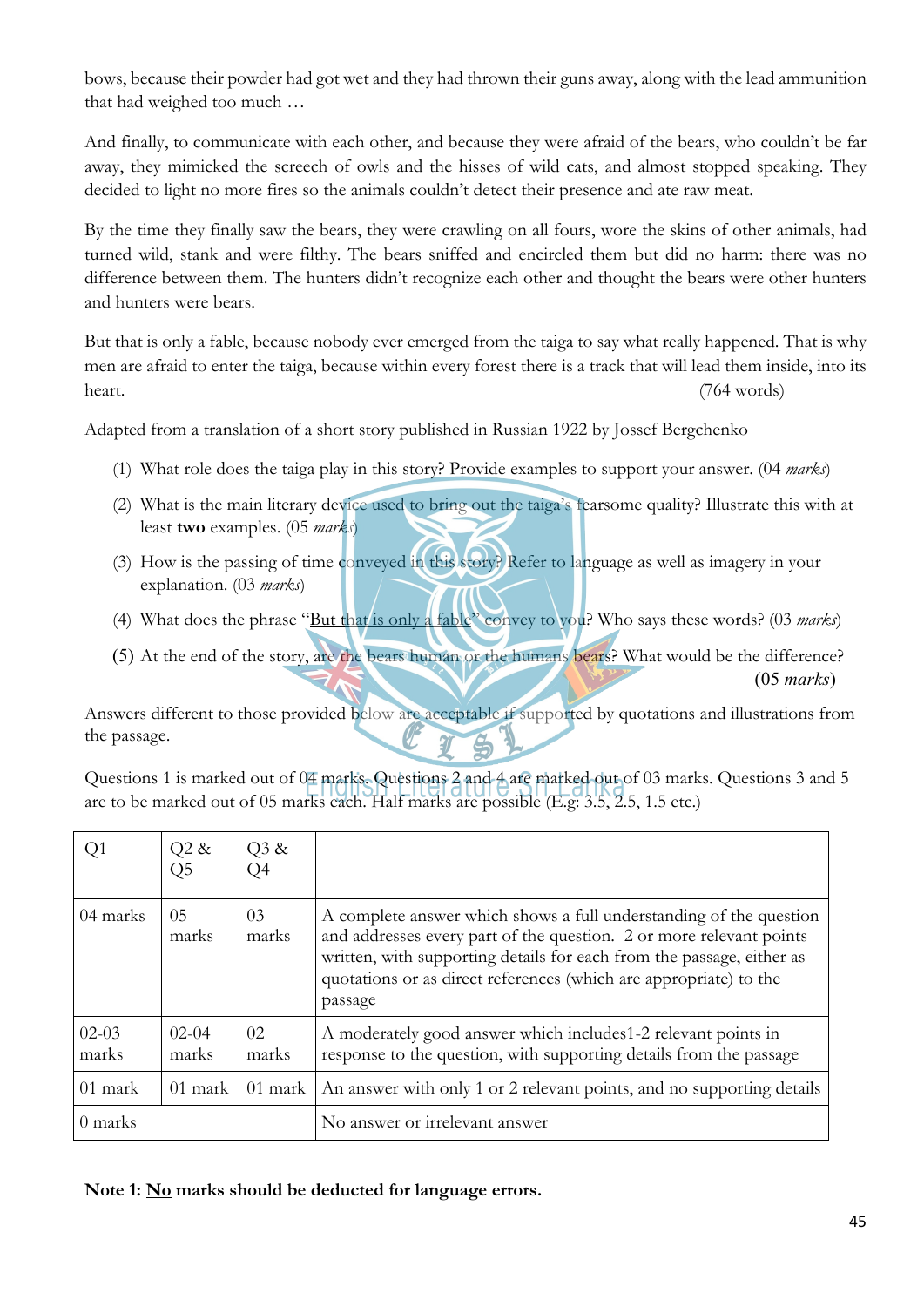Note 2: These answers are guidelines only. All points provided here need not be in the answer. As per the marking scheme, the answer needs to contain only 2 points which may be different to that provided below.

(1) What role does the taiga play in this story? Provide examples to support your answer (04 *marks*)

- The taiga is the setting but can also be another character in the story
- It is an important part of the plot as the transformation of men to bears happens within the taiga
- The taiga is described as a live being

(2) What is the main literary device used to bring out the taiga's fearsome quality? Illustrate this with at least two main points. (05 marks)

- The taiga is personified: the story describes the taiga as a living thing.
- It actively leads hunters deeper into itself or leads them astray; by doing this, it also transforms the men into bears.
- It is also described as 'greater than God' and in that sense, awesome
- It is shown to be stern or uncaring since 'the taiga is deaf to their [hunters'] words' and leads men into the wilderness and changes their being
- Imagery/phrases that students may use "heart of the taiga", the "taiga wins out", "greater than God", "the taiga is deaf to their words". "lead them inside", "its heart"

To receive full marks, personification has to be explicitly stated, and two points illustrated with examples.

- (3) How is the passing of time conveyed in this story? Refer to language as well as imagery in your explanation. (03 *marks*) (03 *marks*)
	- It talks of the transformation of the men into wild things. Uses phrases such as "trekked for days and days", "day after day, for far too long", "Weeks went by"
	- Describes what the hunters ate after supplies ran out, how their beards grew longer, not washing, lost clothes, and stopped talking.
- (4) What does the phrase "But that is only a fable" convey to you, the reader? Who says these words? (03 marks)
	- Universal third person narrator Possibly someone who has lived nearby and has knowledge of the taiga and villages nearby.
	- It sheds doubt on the specifics of the story but at the same time, makes you think the story is even more real!

(5) At the end of the story, are the bears human or the humans bears? What would be the difference?

(05 *marks*)

- This is a difficult question and requires an imaginative answer.
- It appears from the penultimate paragraph that the humans and bears are indistinguishable at the end ("there is no difference")
- This would lead us to question whether being a hunter of such magnificent creatures is right
- If we consider being human to mean that we have values and qualities we call 'human', then it can be argued that the roles re-reversed, the bears are more human than the humans, until they too become bears and fear their hunters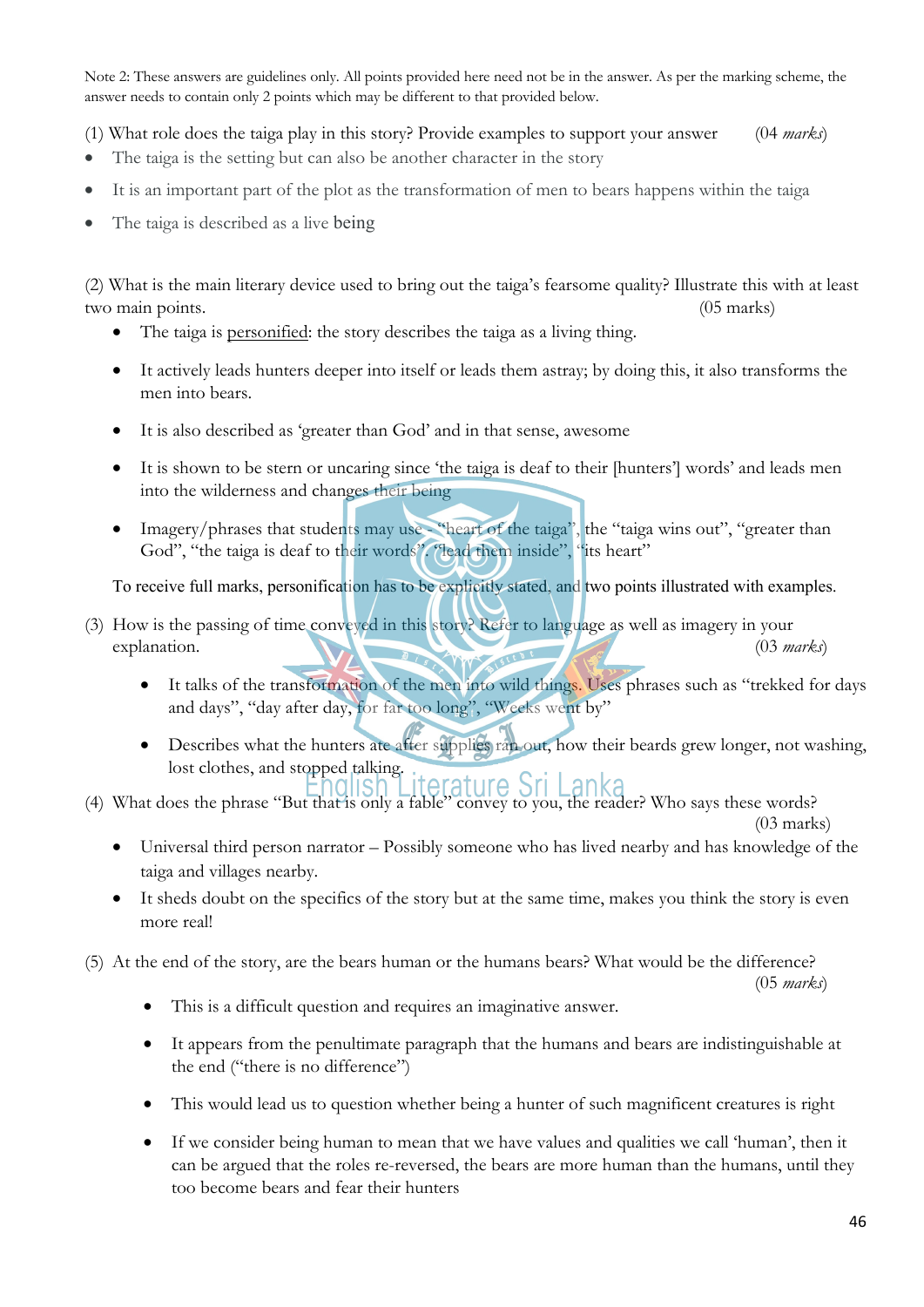**(20 marks)**

#### **Question 4 (Unseen Poem) (20 marks)**

**4**. Read the following poem and answer the questions given below it, using **your own words** as far as possible. (20 *marks*)

#### **Death is not New**

| Every city is ours                                                                                                                                                  |                     |
|---------------------------------------------------------------------------------------------------------------------------------------------------------------------|---------------------|
| And all are kin                                                                                                                                                     |                     |
| Good and evil do not come from others                                                                                                                               |                     |
| Pain and its relief are no different                                                                                                                                |                     |
| Death too is not new                                                                                                                                                |                     |
| We do not rejoice when life seems sweet                                                                                                                             |                     |
| Nor do we cry it's bitter when troubled                                                                                                                             |                     |
| For this we know from the discerning:<br>As frail craft caught in rivers crashing down rocks<br>Swollen with cold rain pouring<br>Through skies split by lightning, |                     |
| Our lives too                                                                                                                                                       |                     |
| Are tossed around by the fates.                                                                                                                                     |                     |
| We do not therefore praise the mighty for their rise                                                                                                                |                     |
| Even less do we disdain the lowly.<br>(Translated from a 2000-year old Tamil poem)                                                                                  |                     |
| (1) Why is 'every city ours' and 'all [our] kin'? Support your answer with close reference to the poem.                                                             | $(3 \text{ marks})$ |
| (2) What does the poet mean by the following lines: "good and evil do not come from other / Pain and its<br>relief are no different"?                               | $(4 \text{ marks})$ |
| (3) According to the poet, what insight has been learned from perceptive persons?                                                                                   | $(3 \text{ marks})$ |
| (4) In your view, how effective is the central simile of the poem?                                                                                                  | (5 marks)           |
| (5) What, in your view, is the main idea of the poem?                                                                                                               | $(5 \text{ marks})$ |

Questions 1 and 3 are marked out of 3 marks. Question 2 is marked out of 04 marks. Questions 4 and 5 are to be marked out of 05 marks each. Half marks are possible (Eg: 3.5, 2.5, 1.5 etc.)

Answers different to the ones given below are acceptable if supported by quotations and illustrations from the poem. English Literature Sri Lanka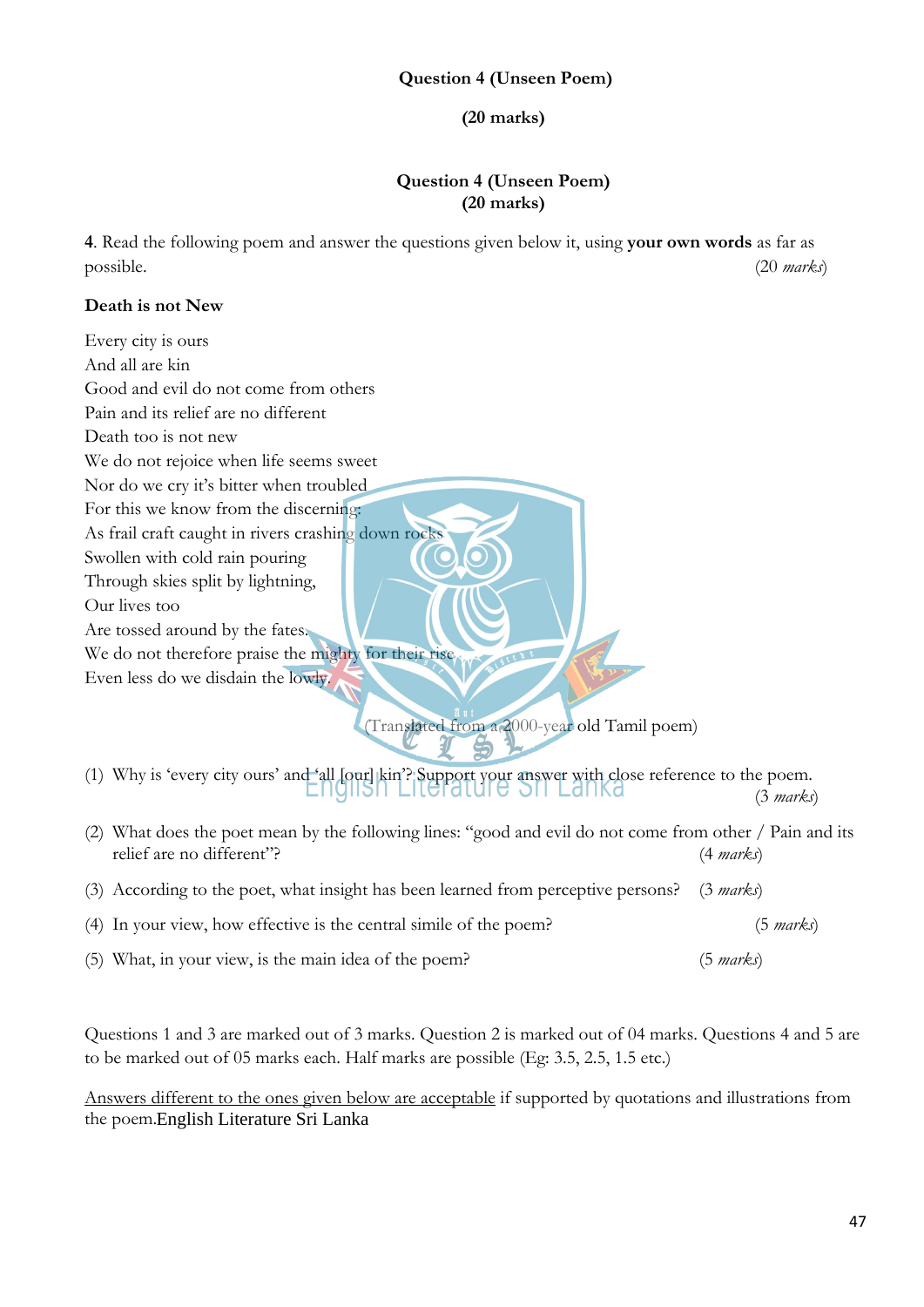|                   | Q2             | Q4 &               |                                                                                                                                                                                                                                                                                              |
|-------------------|----------------|--------------------|----------------------------------------------------------------------------------------------------------------------------------------------------------------------------------------------------------------------------------------------------------------------------------------------|
| 03<br>marks       | 04<br>marks    | $04 - 05$<br>marks | A complete answer which shows a full understanding of the<br>question and addresses every part of the question. 2 or more<br>relevant points written, with supporting details for each<br>from the poem, either as quotations or as direct references<br>(which are appropriate) to the poem |
| 02<br>marks       | 03 marks       |                    | A moderately good answer which includes1-2 relevant<br>points in response to the question, with supporting details<br>from the poem                                                                                                                                                          |
|                   | 02 marks       |                    | An answer which includes 1-2 relevant points, but may have<br>no/inadequate supporting details from the poem                                                                                                                                                                                 |
| $0.5 - 1$<br>mark | $0.5 - 1$ mark |                    | An answer with only 1 relevant point, and no supporting<br>details                                                                                                                                                                                                                           |
| 0 marks           |                |                    | No answer or irrelevant answer                                                                                                                                                                                                                                                               |

## **Note 1: No marks should be deducted for language errors.**

Note 2: These answers are guidelines only. All points provided here need not be in the answer. As per the marking scheme, the answer needs to contain only 2 points maximum which may be different to that provided below.

(1) Why is 'every city ours' and 'all [our] kin'? Support your answer with close reference to the poem.

(03 marks)

- Every city is ours because death comes to all humans as well as the pain, and suffering and relief that English Literature Sri Lanka comes to everyone
- In no city can you escape death
- Since every person has this same inheritance (of death and illness, good and bad etc.) everyone is related to each other
- Appropriate imagery to support the answer should be used.

(2) What does the poet mean by the following lines: "good and evil do not come from other / Pain and its relief are no different"? (04 marks)

- In every person there is a capacity to make good and evil choices
- There is good and evil in each person
- Pain and relief are fruits of the choices we make
- These two pairs of concepts (good-evil & pain-relief) are connected to each other

(3) According to the poet, what insight has been learned from perceptive persons?